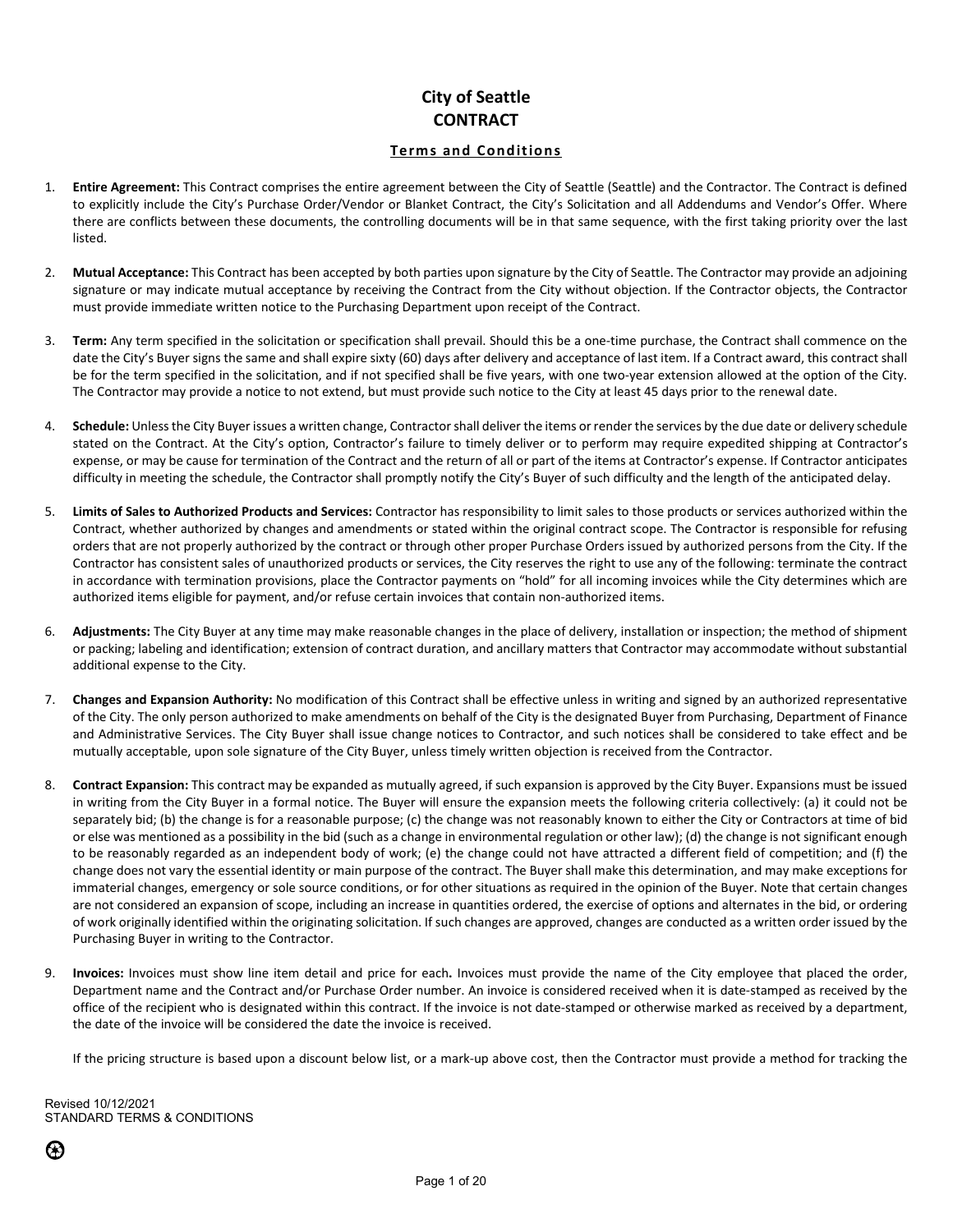cost of the item to the City, with the City discount calculation displayed so that pricing discounts can be easily tracked and verified by the City. Seattle will not be bound by prices contained in an invoice that are higher than those in the contract. Unless the higher price has been accepted by the City and the contract amended, the invoice may be rejected and returned to the Contractor for corrections.

For contracts where prevailing wages are required, the Contractor must include a statement that certifies Prevailing Wages have been paid by the Contractor and subcontractors, if any.

- 10. **Delayed Invoice Submittal:** Invoices must be submitted to the City within 60 days of either the date the City received, inspected and accepted delivery of all goods, the date the City accepted final completion of all services, or the date of receipt of a correct invoice, whichever date is later.
- 11. **Payment/Payment Procedures:** Seattle agrees to compensate as specified herein or attached, in consideration of acceptable Contractor performance and a properly completed and received invoice as specified in item 9 above. Payment shall only be made for services performed and/or product delivered, after receipt, review, and authorization by the City. Payment periods will be computed from the date of receipt of a correct invoice. If the City is unable to pay within the period allowed for early payment discount, the payment term will revert to net thirty (30) days after the City's receipt of the invoice and acceptance of the goods or completion and acceptance of the services. A payment is considered made on the day it is mailed or is available. This section is not intended to restrict partial payments that are specified in the contract. All dollars referenced in this Contract and attachments are US Dollars.
	- 11.1. Disputed Items: The City may withhold payment for disputed items. Disputed items include, but are not restricted to, improperly prepared invoices, lack of appropriate supporting documentation, unapproved staff or staff rates on the invoice, and unsatisfactory work product or services. The City will promptly notify the Vendor in writing, outlining the disputed items, the amount withheld and actions the Vendor must take to resolve the disputed items. The City default is to delay payment until a revised invoice is submitted and approved. However, the Vendor may request partial payment for the approved amounts, if the unapproved amount represents a small share of the total invoice. The City shall pay the revised invoice within thirty (30) calendar days of receipt.
	- 11.2. Legal Fees: In any action brought to collect interest due under this Section, the prevailing party is entitled to an award of reasonable attorney fees.
- 12. **Overages/Underages:** Shipments shall match the purchase order; any unauthorized advance or excess shipments are returnable at Contractors expense. The City is not obligated to return overages and will not pay for overages.

#### 13. **Taxes, Fees and Licenses:**

- 13.1. Fees and Licenses: Contractor shall pay for and maintain in a current status, any license fees, assessments, permit charges, etc., which are necessary for contract performance. It is the Contractor's sole responsibility to monitor and determine any changes or the enactment of any subsequent requirements for said fees, assessments, or charges and to immediately comply with said changes during the entire term of this Contract. Contractor must pay all custom duties, brokerage or import fees where applicable as part of the contract price. Contractor shall take all necessary actions to ensure that materials or equipment purchased are expedited through customs.
- 13.2. Taxes: Where required by State statute, ordinance or regulation, Contractor shall pay for and maintain in current status all taxes that are necessary for contract performance. Unless otherwise indicated, Seattle agrees to pay State of Washington sales or use taxes on all applicable consumer services and materials purchased. No charge by the Contractor shall be made for federal excise taxes and Seattle agrees to furnish Contractor with an exemption certificate where appropriate.
- 13.3. Withholding payment for taxes/business license fees due the City of Seattle: If specified by Seattle Municipal Code the Director of the Department of Finance and Administrative Services may withhold payment due a City contractor pending satisfactory resolution of unpaid taxes and fees due the City.

Supplier is to calculate and enter the appropriate Washington State and local sales tax on the invoice. Tax is to be computed on new items after deduction of any trade-in, in accordance with WAC 458-20-247.

13.4. Rebate: The total rebate due to the City shall be paid in check to the City of Seattle, Department of Finance and Administrative Services (FAS), Attn: Accounting – Purchasing Rebates, PO Box 94689, Seattle WA 98124-4689. Send a "copy" of the rebate check with any supporting documents to PO Box 94687, Seattle WA 98124-4687.

If the vendor agrees to Interlocal Agreement Sales on the Offer Form, sales conducted within this contract authority to other jurisdictions shall also incur the rebate which shall be calculated and paid to the City of Seattle, unless the City instructs the vendor otherwise through written notice. For the first year, rebates will be made for total payments made to the Vendor under this Contract, starting from the date of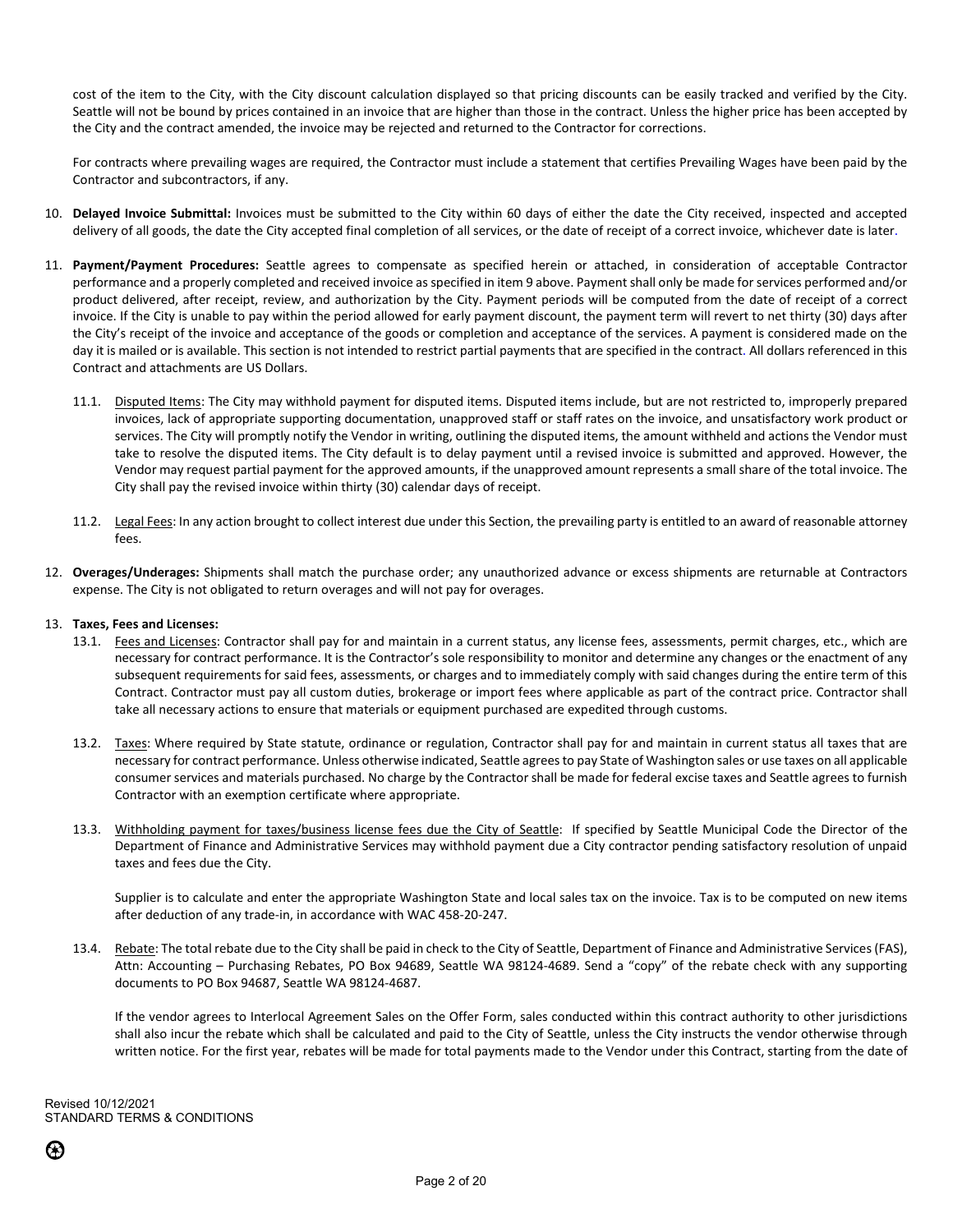Contract award to June 30. For every year thereafter, the rebates will be made for total payments made to the Vendor for the period starting from July 1 of each year to June 30 of the following year.

Vendor shall track payments made by other Agencies utilizing this Contract via Inter-local Agreement. The City will provide the Vendor with a report showing the City's payments to the Vendor for the appropriate time period. Rebates will be due 30 days from Vendor's receipt of the City's report.

All monies spent between the City and the vendor are part of the rebate calculation, unless the vendor can clearly differentiate a spend category or separate contract that is not associated with the contract. If the Vendor's records conflict with the City's reports, Vendor shall contact the buyer and provide supporting documentation which shall consist of a report showing the 1) City Ordering Department/ Other Public Agency using this contract, 2) Invoice Number, 3) Date of Invoice, 4) Dollar Amount "excluding" tax, 5) Any other relevant information. This report should also show all credits and returns made by the City Departments.

If the rebate is late, the City reserves the right to "hold" all future invoice payments until the rebate has been issued, or to withhold the rebate amount from the next invoice payment due to the vendor.

- 14. **Pricing:** Pricing reflects the following Terms. These are in addition to annual Prevailing Wage adjustments if required. The Buyer may exempt these requirements for extraordinary conditions that could not have been known by either party at the time of bid or other circumstances beyond the control of both parties, as determined in the opinion of the Buyer. Such changes (whether increases or decreases) may only be issued by the Purchasing Buyer (Department of Finance and Administrative Services). No other individual or City Department is authorized to approve such modifications. Changes shall be issued in writing by the Purchasing Buyer. Absent a written contract document, such changes shall not be considered effective. The Change Order shall not require joint signature, and implies concurrence unless the Contractor rejects in writing immediately upon receipt of such a Change Order.
	- 14.1. Requests for Price Decreases: Contractors can offer greater discounts or lower prices at any time when a specific order is placed or when a long-term change in costs allows the Contractor to offer a permanent change to the contract prices. Requests that reduce pricing charged to the City may be delivered to the Purchasing Buyer at any time during the contract period. Such price reductions should use the same pricing structure as the original contract (i.e. discounts below list, mark-up above, fixed price, or hourly rates). The City may likewise initiate a request to the Contractor for price reductions, subject to mutual agreement of the Contractor.
	- 14.2. Requests for Price Increases: Requests that increase costs to the City must be delivered to the Purchasing Buyer in accordance to the rules below. No other employee may accept a rate increase request on behalf of the City. Any invoice that is sent to the City with pricing above that specified by the City in writing within this Contract or specified within an official written change issued by Purchasing to this contract, shall be invalid. Payment of an erroneous invoice does not constitute acceptance of the erroneous pricing, and the City would seek reimbursement of the overpayment or would withhold such overpayment from future invoices.
	- 14.3. **Discount from Manufacturer List Pricing:** The City will not accept requests to change discount rates below Manufacturer List prices or markup above wholesale, except for those that are more favorable to the City than the original contract. As manufacturer list prices change, the net price to the City will automatically change in the same percentage as the discount rate to the City.
	- 14.4. **One-time Purchase Order Prices:** For a one-time purchase, pricing shall be firm and fixed for that purchase, and shall not be subject to requests for price increases by the Contractor. With this said, the Contractor may submit requests to reduce and decrease the price.
	- 14.5. **Hourly Rates or Service Pricing:** For multi-year contracts that provide services. The Contractor may submit a price reduction that implements a lower and more favorable cost to the City at any time during the contract. Contractor requests for rate increases must be no sooner than two years after contract signature, are at the discretion of the Buyer; and must be:
		- 14.5.1. The direct result of increases to wage rates and not exceed the U.S. Dept. of Labor Consumer Price Index (CPI) for All Urban Consumers Seattle-Tacoma-Bellevue or other appropriate service rate index agreed upon between the Buyer and the Contractor. A link to the CPI Data is available a[t http://www.seattle.gov/financedepartment/cpi/historical.htm.](http://www.seattle.gov/financedepartment/cpi/historical.htm)
		- 14.5.2. Calculated over the previous 12-month period.
		- 14.5.3. Not produce a higher profit margin than that on the original contract.
		- 14.5.4. Clearly identify the service titles and the hours of service performed if specified within the contract and the before and after wage rates for such titles.
		- 14.5.5. Be filed with Buyer a minimum of 90 calendar days before the effective date of proposed increase.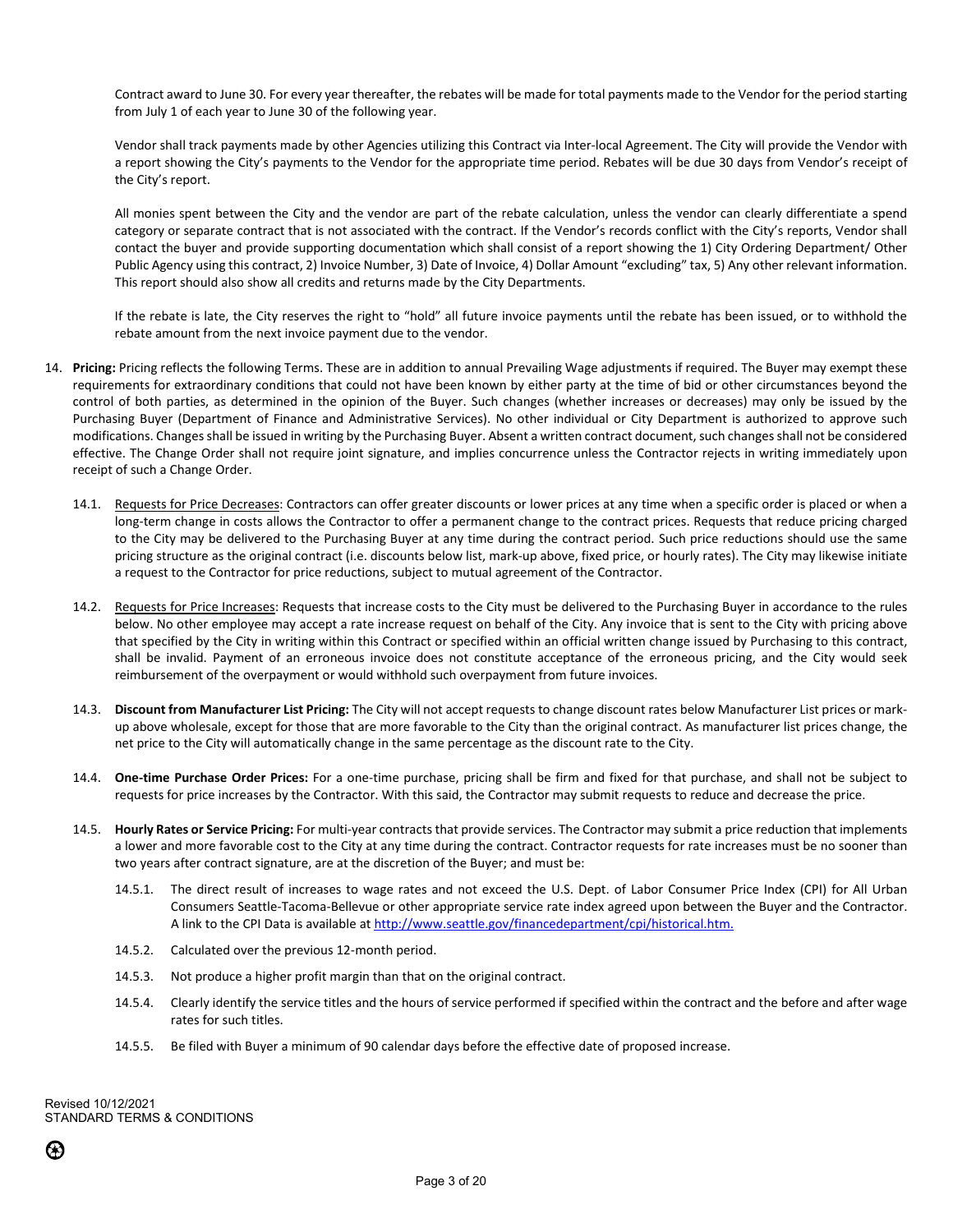- 14.5.6. Be accompanied by detailed documentation acceptable to the Buyer sufficient to warrant the increase.
- 14.5.7. The Adjustment (if any) shall remain firm and fixed for at least 365 days after the effective date of the adjustment.
- 14.5.8. Should not deviate from the original contract pricing scheme/methodology.
- 14.6. **Fixed Product Pricing:** For contracts that provide on-going, multiple year supply of products, the Contractor may submit notice of a price reduction that provides lower prices to the City, at any time during the contract. Requests by the Contractor to increase pricing shall be no sooner than two years after the execution of the contract, are at the discretion of the Buyer; and must also be:
	- 14.6.1. The direct result of increases at the manufacturer's or supplier's level.
	- 14.6.2. Incurred one (1) year after contract commencement date.
	- 14.6.3. Not produce a higher profit margin than that on the original contract.
	- 14.6.4. Clearly identify the items impacted by the increase.
	- 14.6.5. Be filed with Buyer a minimum of 90 calendar days before the effective date of proposed increase.
	- 14.6.6. Be accompanied by detailed documentation acceptable to the Buyer sufficient to warrant the increase.
	- 14.6.7. The United States published indices such as the U.S. Dept. Of Labor Consumer Price Index (CPI), Producer Price Index (PPI) or other data may be referenced to help substantiate the Contractor's documentation.
	- 14.6.8. The Adjustment (if any) shall remain firm and fixed for at least 365 days after the effective date of the adjustment.
	- 14.6.9. Should not deviate from the original contract pricing scheme/methodology.

Seattle will not be bound by prices contained in an invoice that are higher than those in the contract. Unless the higher price has been accepted by the City and the contract amended, the invoice may be rejected and returned to the Vendor for corrections.

- 15. **Catalogue and Manufacturer List Pricing:** Upon City request, the Contractor shall provide access to the "Manufacturer's Current Price List" in electronic and/or paper format. Such requests may be for current catalogue pricing or for past catalogue that are within the term of the contract.
- 16. **Order Cancellation Returns and Restocking:** Unless specified otherwise in the Solicitation the following shall apply:
	- 16.1. Contractor Error: No restocking charge for items ordered due to Contractor error. Contractor pays all shipping costs.
	- 16.2. Stocked Items: No restocking fee applies if new, unused, in original packaging and shipped back within 30 days of receipt by the City. Customer pays the shipping cost.
	- 16.3. Non-Stocked Items: Item(s) may be returned if new, unused, in original packaging and shipped back within 30 days of receipt. The Contractor may charge the customer reasonable expenses incurred up until the date of cancellation, expenses that could not be reasonably avoided or offset by the Contractor. In no event will the charge exceed 10% of the total cost of the order.
	- 16.4. Non-Standard Items: Items that are custom engineered and fabricated to design specifications may be returned under the terms negotiated between the parties upon request of the City.
	- 16.5. Failure to perform: If Contractor has presented a particular product as suitable and fit for the purpose described by the City herein or upon order by the City, and the product fails to perform as advised and/or specified, that shall be defined as a Contractor error. No restocking charge shall be charged to the City. Further, if such fitness could not have been determined until the product had been in use, the City may return the product opened and used within 30 days of receipt without penalty or charges due to the City.
- 17. **Idling Prohibited (Delivery Services):** Vehicles and/or diesel fuel trucks shall not idle at the time and location of the delivery to the City for more than five minutes. The City requires Contractors to utilize practices that reduce fuel consumption and emission discharge, including turning off trucks and vehicles during delivery of products to the City. Exceptions to this requirement include when a vehicle is making deliveries and associated power is necessary; when the engine is used to provide power in another device, and if required for proper warm-up and cool-down of the engine. Specific examples include "bucket" trucks that allow a worker to reach wires on telephone poles or tree branches for trimming; and vehicles with a lift on the back of a truck to move products in and out of the truck. The City of Seattle has a commitment to reduction of unnecessary fuel emissions. The City intends to improve air quality by reducing unnecessary air pollution from idling vehicles. Limiting car and truck idling supports cleaner air, healthier work environments, the efficient use of city resources, the public's enjoyment of City properties and programs, conservation of natural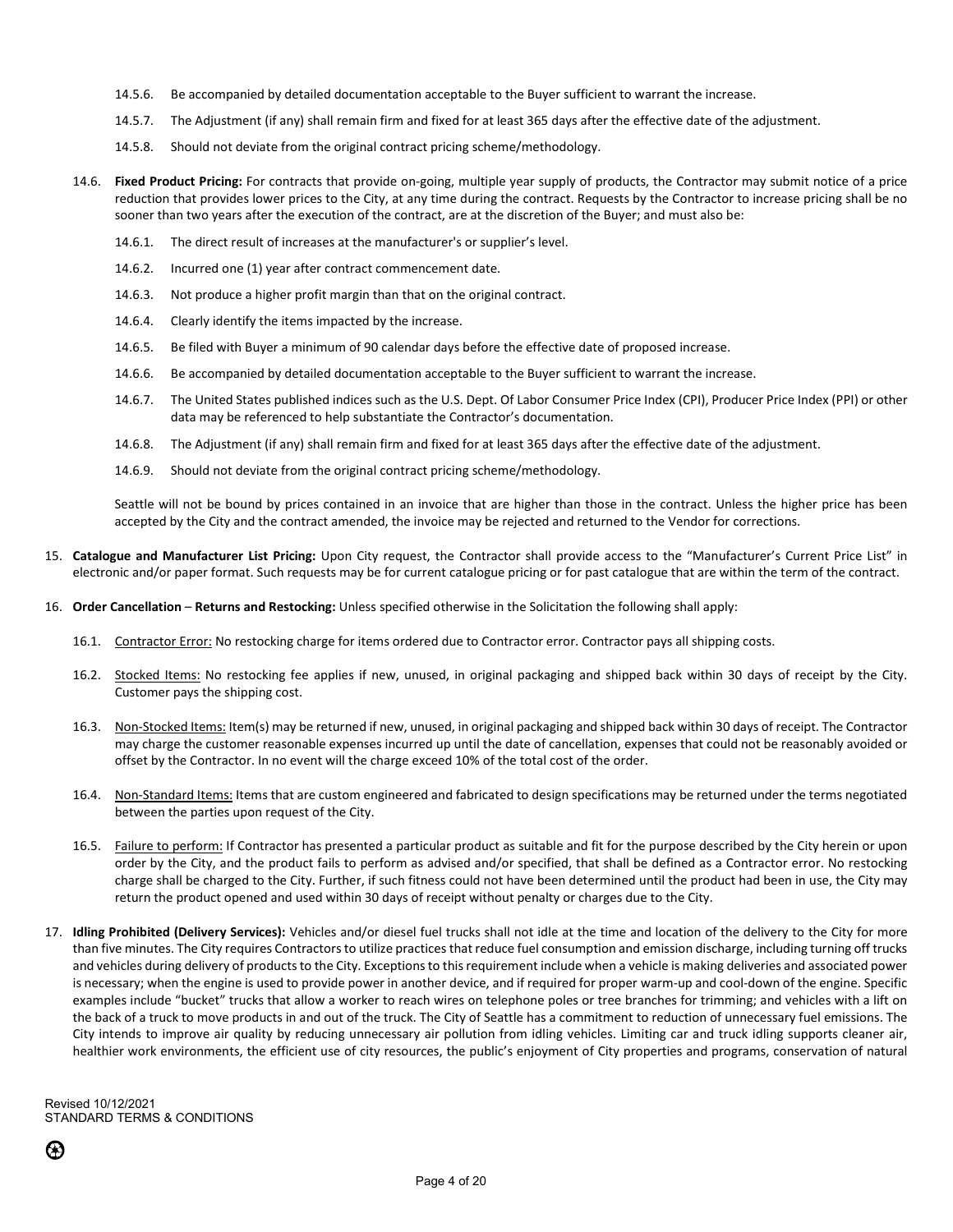resources, and good stewardship practices.

- 18. **Travel and Direct Charges:** If the specifications or scope of work for this purchase have specifically identified travel and/or direct costs that the City intends to reimburse, then the following requirements shall apply. All such expenses must be pre-approved in writing by the Project Manager. If the specifications and scope of work do not clearly identify such costs for compensation, then no compensation will be given.
	- 18.1. City will reimburse the Contractor at actual cost for expenditures that are pre-approved by the City in writing and are necessary and directly applicable to the work required by this Contract provided that similar direct project costs related to the contracts of other clients are consistently accounted for in a like manner. Such direct project costs may not be charged as part of overhead expenses. Direct charges may include, but are not limited to the following items: travel, printing, long distance telephone, supplies, computer charges, and fees of subconsultants or subcontractors.
	- 18.2. The billing for third party direct expenses specifically identifiable with this project shall be an itemized listing of the charges supported by copies of the original bills, invoices, receipts, subconsultant/subcontractor paid invoices, and other supporting documents used by the Contractor to generate invoice(s) to the City. The original supporting documents shall be available to the City for inspection upon request. All third-party charges must be necessary for the services provided under this Contract.
	- 18.3. The City will reimburse the actual cost for travel expenses incurred as evidenced by copies of receipts (excluding meals) supporting such travel expenses, and in accordance with the City of Seattle Travel Policy, details of which can be provided upon request.
	- 18.4. **Airfare:** Airfare will be reimbursed at the actual cost of the airline ticket. The City will reimburse for Economy or Coach class fare only. Receipts detailing each airfare are required. Unusual itineraries or multi-leg trips shall be prorated to the business requirements of this contact at the sole discretion of the City**.**
	- 18.5. **Meals:** Meals will be reimbursed at the Federal Per Diem daily meal rate *(excluding the "Incidental" portion of the published CONUS Federal M&I Rate)* for the city in which the work is performed (the current Federal Per Diem daily meal rate used by the City for reimbursement will be provided upon request). *Receipts are not required as documentation.* The invoice shall state "the meals are being billed at the Federal Per Diem daily meal rate", and shall detail how many of each meal is being billed (e.g. the number of breakfasts, lunches, and dinners). The City will not reimburse for alcohol at any time.
	- 18.6. **Lodging:** Lodging will be reimbursed at actual cost incurred up to a maximum of the published Runzheimer Cost Index for the city in which the work is performed (*the current maximum allowed reimbursement amount can be provided upon request*). Receipts detailing each day / night lodging are required. The City will not reimburse for ancillary expenses charged to the room (e.g. movies, laundry, mini bar, refreshment center, fitness center, sundry items, etc.).
	- 18.7. **Vehicle Mileage:** Vehicle mileage will be reimbursed at the Federal Internal Revenue Service Standard Business Mileage Rate in affect at the time the mileage expense is incurred. Documentation of mileage incurred is required. Please note: payment for mileage incurred for long distances traveled shall not be more than an equivalent trip round-trip airfare on a commercial airline for a coach or economy class ticket.
	- 18.8. **Rental Car:** Rental car expenses will be reimbursed at the actual cost of the rental. Rental car receipts are required for all rental car expenses. The City will reimburse for a standard car of a mid-size class or less. The City will not reimburse for ancillary expenses charged to the car rental (e.g. GPS unit).
	- 18.9. **Miscellaneous Travel** (e.g. parking, rental car gas, taxi, shuttle, toll fees, ferry fees, etc.)**:** Miscellaneous travel expenses will be reimbursed at the actual cost incurred. Receipts are required for each expense of \$10.00 or more.
	- 18.10. **Miscellaneous other business expenses:** Other miscellaneous third-party business expenses if allowed by this contract (e.g. printing, photo development, binding, courier, etc.): will be reimbursed at the actual cost incurred and may not include a markup. Receipts are required for all third-party miscellaneous expenses that are billed.
	- 18.11. **Subcontractor**: Subcontractor expenses if allowed by this contract will be reimbursed at the actual cost incurred and may not include a markup. Copies of all subcontractor invoices that are rebilled to the City are required.
- 19. **Delivery Time:** Except when instructed otherwise, delivery must be made during normal working hours and within timeframes proposed by Contractor herein and as accepted by Seattle. Failure to comply may subject Contractor to non-delivery assessment charges and/or damages as appropriate. Seattle reserves the right to refuse shipment when delivered before or after normal working hours. Contractor shall verify specific working hours of offices and so instruct carrier(s) to deliver accordingly. The acceptance by Seattle of late performance without objection or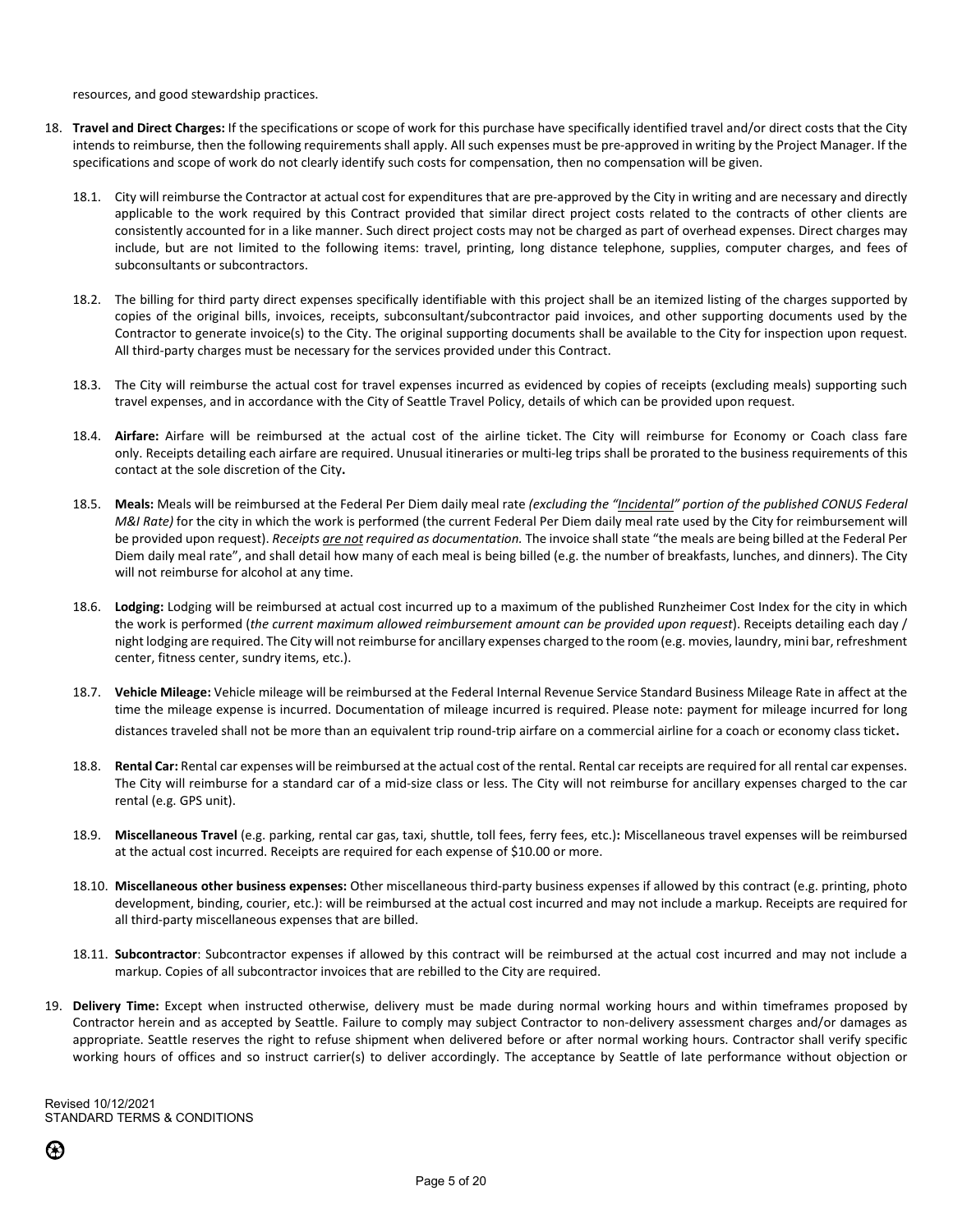reservation shall not waive the right of Seattle to claim damages for such breach, nor preclude Seattle from pursuing any other remedy provided herein, including termination, nor constitute a waiver of the requirements for the timely performance of any obligation remaining to be performed by Contractor.

- 20. **Title, Risk of Loss, Freight, Overages or Underages:** Contractor warrants that he/she has properly produced, stored, packaged, boxed and shipped the products and goods for delivery, at Contractor's expense. No charges will be allowed for handling that includes but is not limited to packing, wrapping, bags, containers, or reels, unless otherwise stated herein. All deliveries are to be made to the applicable delivery location in accordance with Interstate Commerce Commission rules or as indicated in Purchase Order. When applicable, Contractor shall take necessary actions to safeguard items during inclement weather. Title of goods received under this contract shall remain with the Contractor until they are delivered, inspected and accepted at the address specified, at which time title passes to Seattle. Regardless of FOB point, Contractor agrees to bear all risks of loss, injury, or destruction of goods and materials ordered herein which occur prior to delivery, inspection and acceptance by Seattle. Such loss, injury, or destruction shall not release Contractor from any obligations hereunder. Prices include freight prepaid. Contractor assumes the risk of every increase, and receives the benefit of every decrease, in delivery rates and charges. Shipments shall correspond with the Contract; any unauthorized advance or excess shipment is returnable at Contractor's expense.
- 21. **Identification:** All invoices, packing slips, packages, instruction manuals, correspondence, shipping notices, shipping containers, and other written documents affecting this contract shall be identified by the applicable purchase order number. Packing lists shall be enclosed with each shipment, indicating the contents therein.
- 22. **Rejection of Goods:** Goods shall not be deemed accepted until the City completes receipt, inspection and acceptance. The City may reject goods upon notice to the Contractor without the requirement to specify the reason(s) for rejection. The City can return non-conforming goods, require Contractor to replace non-conforming goods, or require Contractor to repair non-confirming goods to meet requirements, at the Contractor cost.
- 23. **Liens:** Contractor warrants all products are free and clear of liens.
- 24. **Contract Notices:** Contract notices shall be delivered to the Buyer at the addresses specified in the solicitation and to the Vendor using the Vendor contact and address information specified in the Vendor's bid response, unless the Vendor designates in writing other contact information for such Notices.
- 25. **Representations:** Contractor represents and warrants that it has the requisite training, skill and experience necessary to provide Work and is appropriately accredited and licensed by all applicable agencies and governmental entities.
- 26. **Warranties:** Contractor warrants that all materials, equipment, and/or services provided under this Contract shall be fit for the purpose(s) for which intended, for merchantability, are properly packaged, proper instructions and warnings are supplied, that all goods comply with applicable safety and health standards, that an MSDS Sheet is supplied as required by law, and that products or services conform to the requirements and specifications herein. Acceptance of any service and inspection incidental thereto by Seattle shall not alter or affect the obligations of the Contractor or the rights of Seattle.
- 27. **Independent Contractor:** It is the intention and understanding of the Parties that Contractor shall be an independent contractor and that Seattle shall be neither liable for nor obligated to pay sick leave, vacation pay or any other benefit of employment, nor to pay any social security or other tax that may arise as an incident of employment. The Contractor shall pay all income and other taxes as due. Industrial or other insurance that is purchased for the benefit of the Contractor shall not be deemed to convert this Contract to an employment contract. It is recognized that Contractor may or will be performing work during the term for other parties and that Seattle is not the exclusive user of the services that Contractor provides.
- 28. **Inspection:** Work shall be subject, at all times, to inspection by and with approval of Seattle, but the making (or failure or delay in making) such inspection or approval shall not relieve Contractor of responsibility for performance of the Work in accordance with this Contract, notwithstanding Seattle's knowledge of defective or noncomplying performance, its substantiality or the ease of its discovery. Contractor shall provide sufficient, safe, and proper facilities and equipment for such inspection and free access to such facilities.
- 29. **Performance:** Acceptance by Seattle of unsatisfactory performance with or without objection or reservation shall not waive the right to claim damage for breach, or terminate the contract, nor constitute a waiver of requirements for satisfactory performance of any obligation remaining to be performed by Contractor.

# 30. **Social Equity Requirements**:

30.1. Employment Actions: Contractor shall not discriminate against any employee or applicant for employment because of race, color, age, sex, marital status, sexual orientation, gender identity, political ideology, creed, religion, ancestry, national origin, honorably discharged veteran or military status or the presence of any sensory, mental or physical handicap, unless based upon a bona fide occupational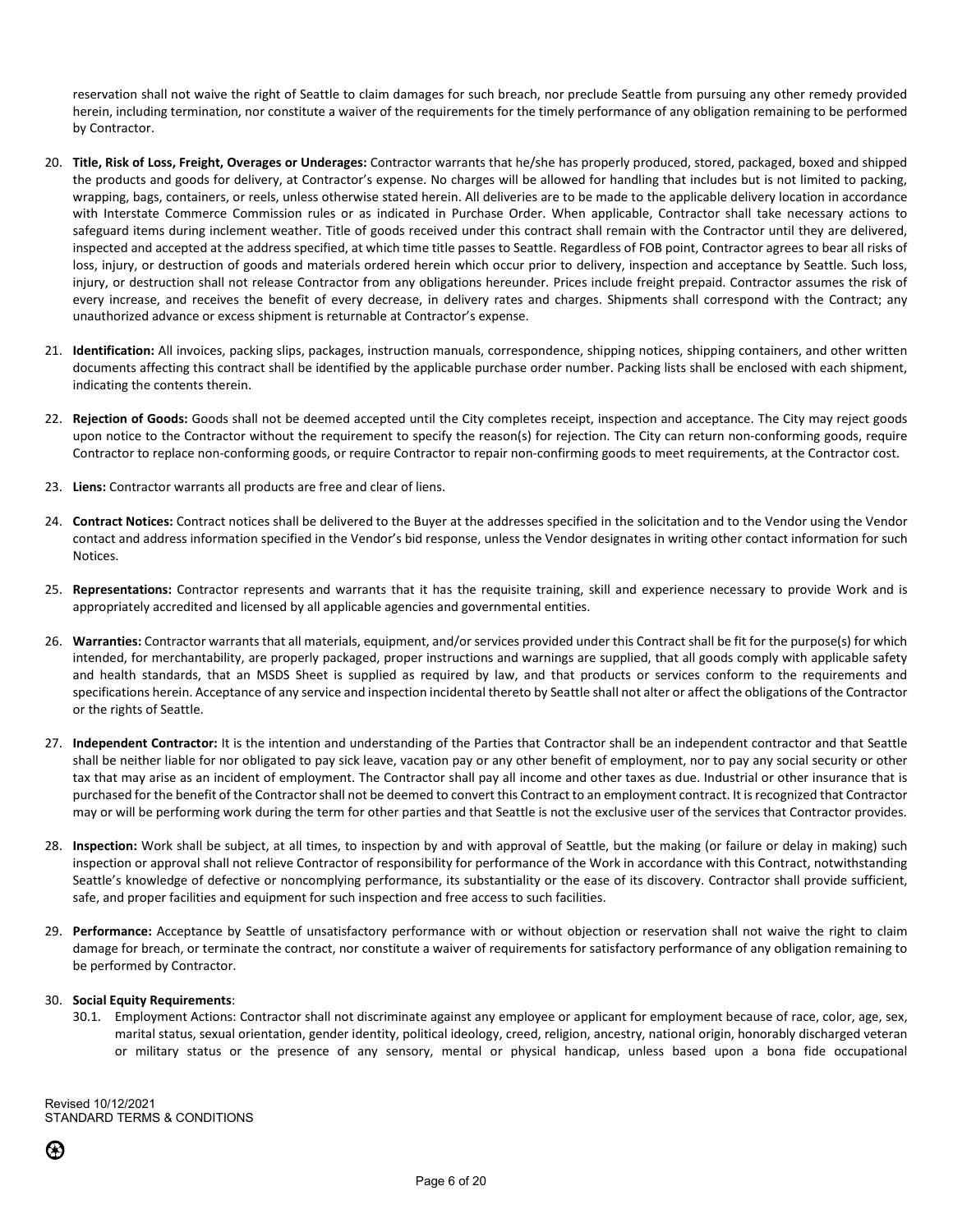qualification. Contractor shall affirmatively try to ensure applicants are employed, and employees are treated during employment, without regard to race, color, age, sex, marital status, sexual orientation, gender identify, political ideology, creed, religion, ancestry, national origin, honorably discharged veteran or military status or the presence of any sensory, mental or physical handicap. Such efforts include, but are not limited to: employment, upgrading, demotion, transfer, recruitment, layoff, termination, rates of pay or other compensation, and training.

- 30.2. Contractor will ensure that itsrespective employees, agents, and subcontractors conduct themselves in a courteous and expeditious manner. The use of abusive, indecent, offensive, coarse, or insulting language, or any form of harassment is prohibited and will not be tolerated. Contractor's employees, agents, and subcontractors will be competent and hold appropriate licenses and endorsements. The City may require the removal of any employee or subcontractor of Contractor for misconduct or incompetent or negligent performance. Such persons will not be allowed to perform services under this Contract without the written consent of the City.
- 30.3. In accordance with Seattle Municipal Code Chapter 20.42, Contractor shall actively solicit the employment and subcontracting of women and minority group members when there are commercially useful purposes for fulfilling the scope of work.
- 30.4. In the event Subcontracting is considered appropriate and feasible to contract performance, the Contractor shall develop a Subcontracting Plan, which also may be referred to as an Outreach Plan. The Subcontracting (Outreach) Plan shall specify the Contractor's affirmative efforts and an agreement to the City for subcontracting to women and minority businesses, and/or diverse employment. The Subcontracting (Outreach) Plan, as submitted and/or as agreed upon with the City thereafter, shall be incorporated as a material part of the Contract. In preparing the Subcontracting (Outreach) Plan, Contractors shall actively solicit qualified, available and capable women and minority-owned businesses to perform the subcontracting work for the contract. The Contractor shall submit the Subcontracting (Outreach) Plan to the City with the solicitation and/or prior to contract execution. At the request of the City, Contractor shall promptly furnish evidence of the Contractor's compliance with these requirements, which may include a list of all subcontractors and/or WMBE subcontractors, and may include a request for copies of the executed agreements between the Contractor and subcontractors, invoices and/or performance reports.
- 30.5. If upon investigation, the Director of Finance and Administrative Services finds probable cause to believe that the Contractor has failed to comply with the requirements of this Section, the Contractor shall be notified in writing. The Director of Finance and Administrative Services shall give Contractor an opportunity to be heard, after ten calendar days' notice. If, after the Contractor's opportunity to be heard, the Director of Finance and Administrative Services still finds probable cause, s/he may suspend the Contract and/or withhold any funds due or to become due to the Contractor, pending compliance by the Contractor with the requirements of this Section.
- 31. **Assignment:** Contractor shall not assign any of its obligations under this Contract without Seattle's written consent, which may be granted or withheld in Seattle's sole discretion.
- 32. **Subcontracting:** Contractor shall not subcontract any of its obligations under this Contract without Seattle's written consent, which may be granted or withheld in Seattle's sole discretion. Contractor shall ensure that all subcontractors comply with the obligations, requirements and terms and conditions of the subcontract, except for Equal Benefit provisions. Seattle's consent to subcontract shall not release the Contractor from liability under this Contract, or from any obligation to be performed under this Contract, whether occurring before or after such consent to subcontract.
- 33. **Key Persons and Subcontractors:** Contractor shall not transfer, reassign or replace any individual or subcontractor that is determined to be essential or that has been agreed upon in the Contractor's Subcontracting (Outreach) Plan, without express written consent of Seattle. If during the term of this Contract, any such individual leaves the Contractor's employment or any named subcontract is terminated for any reason, Contractor shall notify Seattle and seek approval for reassignment or replacement with an alternative individual or subcontractor. Upon Seattle's request, the Contractor shall present to Seattle, one or more subcontractors or individual(s) with greater or equal qualifications as a replacement. Continued achievement of the Subcontracting (Outreach) Plan that was incorporated into this Contract by reference, if any, and the associated subcontract awards, aspirational goals and efforts, will be one of the considerations in approval of such changes. Seattle's approval or disapproval shall not be construed to release the Contractor from its obligations under this Contract.
- 34. **Involvement of Current and Former City Employees:** If a Contractor has any current or former City employees, official or volunteer, working or assisting on solicitation of City business or on completion of an awarded contract, you **must** provide written notice to Purchasing of the current or former City official, employee or volunteer's name. The Vendor Questionnaire within your bid documents prompts you to answer that question. You must continue to update that information to Purchasing during the full course of the contract. The Vendor is to be aware and familiar with the Ethics Code, and educate vendor workers accordingly.

#### 35. **Equal Benefits:**

35.1. Compliance with SMC Ch. 20.45: The Contractor shall comply with the requirements of SMC Ch. 20.45 and Equal Benefits Program Rules implementing such requirements, under which the Contractor is obligated to provide the same or equivalent benefits ("equal benefits") to its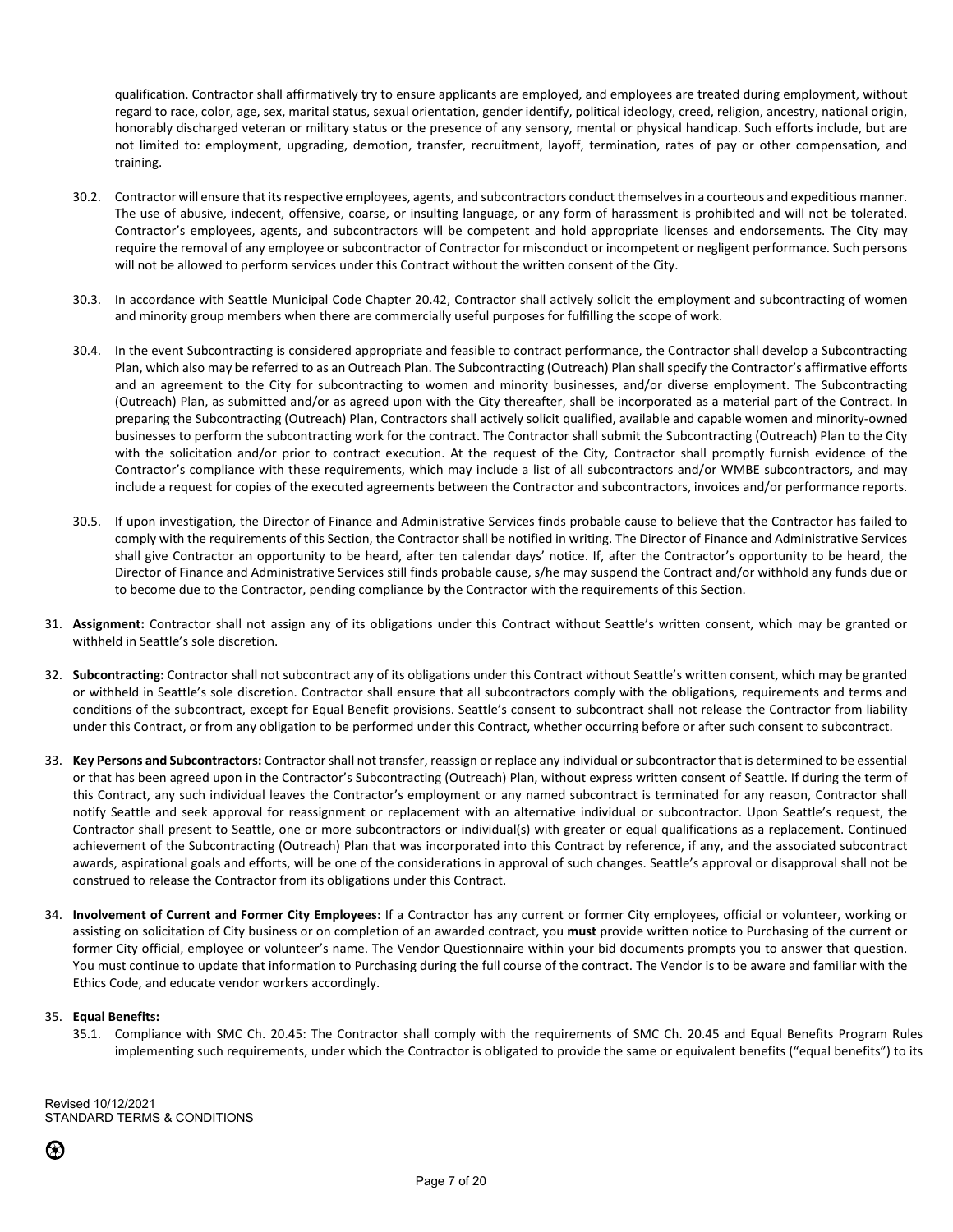employees with domestic partners as the Contractor provides to its employees with spouses. At Seattle's request, the Contractor shall provide complete information and verification of the Contractor's compliance with SMC Ch. 20.45. Failure to cooperate with such a request shall constitute a material breach of this Contract. (For further information about SMC Ch. 20.45 and the Equal Benefits Program Rules call (206) 684-0430 or review information at [http://www.seattle.gov/purchasing-and-contracting/social-equity/equal-benefits.](http://www.seattle.gov/purchasing-and-contracting/social-equity/equal-benefits))

- 35.2. Remedies for Violations of SMC Ch. 20.45: Any violation of this section shall be a material breach of Contract for which the City may:
	- 35.2.1. Require the Contractor to pay actual damages for each day that the Contractor is in violation of SMC Ch. 20.45 during the term of the Contract; or
	- 35.2.2. Terminate the Contract; or
	- 35.2.3. Disqualify the Contractor from bidding on or being awarded a City contract for a period of up to five (5) years; or
	- 35.2.4. Impose such other remedies as specifically provided for in SMC Ch. 20.45 and the Equal Benefits Program Rules promulgated there under.
- 36. **Publicity:** No news release, advertisement, promotional material, tour, or demonstration related to the City's purchase or use of the Contractor's product or any work performed pursuant to this Contract shall be produced, distributed or take place without the prior, specific written approval of the City's Project Director or his/her designee.

## 37. **Proprietary and Confidential Information:**

The State of Washington's Public Records Act (Release/Disclosure of Public Records): Under Washington State Law (reference RCW Chapter 42.56, the Public Records Act) all materials received or created by the City of Seattle are considered public records. These records include but are not limited to bid or proposal submittals, agreement documents, contract work product, or other bid material.

The State of Washington's Public Records Act requires that public records must be promptly disclosed by the City upon request unless that RCW or another Washington State statute specifically exempts records from disclosure. Exemptions are narrow and explicit and are listed in Washington State Law (Reference RCW 42.56 and RCW 19.108).

As mentioned above, all City of Seattle offices ("the City") are required to promptly make public records available upon request. However, under Washington State Law some records or portions of records may be considered legally *exempt from disclosure.* A list and description of records identified as exempt by the Public Records Act can be found in RCW 42.56 and RCW 19.108.

If the City receives a public disclosure request for any records or parts of records that Contractor has properly and specifically listed on the City Non-Disclosure Request Form (Form) submitted with Contractor's bid/proposal, or records that have been specifically identified in this contract, the City will notify Contractor in writing of the request and will postpone disclosure. While it is not a legal obligation, the City, as a courtesy, will allow Contractor up to ten business days to obtain and serve the City with a court injunction to prevent the City from releasing the records (reference RCW 42.56.540). If you fail to obtain a Court order and serve the City within the ten days, the City may release the documents.

The City will not assert an exemption from disclosure on Contractor's behalf. If Contractor believes that its records are exempt from disclosure, Contractor is obligated to seek an injunction under RCW 42.56.540. Contractor acknowledges that the City will have no obligation or liability to Contractor if the records are disclosed.

- 38. **Indemnification:** To the extent permitted by law, the Contractor shall protect, defend, indemnify and hold the City harmless from and against all claims, demands, damages, costs, actions and causes of actions, liabilities, fines, penalties, judgments, expenses and attorney fees, resulting from the injury or death of any person or the damage to or destruction of property, or the infringement of any patent, copyright, trademark or trade secret, arising out of the work performed or goods provided under this Contract, or the Contractor's violation of any law, ordinance or regulation, contract provision or term, or condition of regulatory authorization or permit, except for damages resulting from the sole negligence of the City. As to the City of Seattle, the Contractor waives any immunity it may have under RCW Title 51 or any other Worker's Compensation statute. The parties acknowledge that this waiver has been negotiated by them, and that the contract price reflects this negotiation.
- 39. **Insurance**: Unless specified otherwise, the following is in effect. Contractor shall maintain at its own expense at all times during the term of this Contract the following insurance with limits of liability consistent with those generally carried by similarly situated enterprise:
	- 39.1. Minimum Coverages and Limits of Liability. Contractor shall at all times during the term of this Agreement maintain continuously, at its own expense, minimum insurance coverage's and limits of liability as specified below:
		- 39.1.1. Commercial General Liability (CGL) insurance, including:

Revised 10/12/2021 STANDARD TERMS & CONDITIONS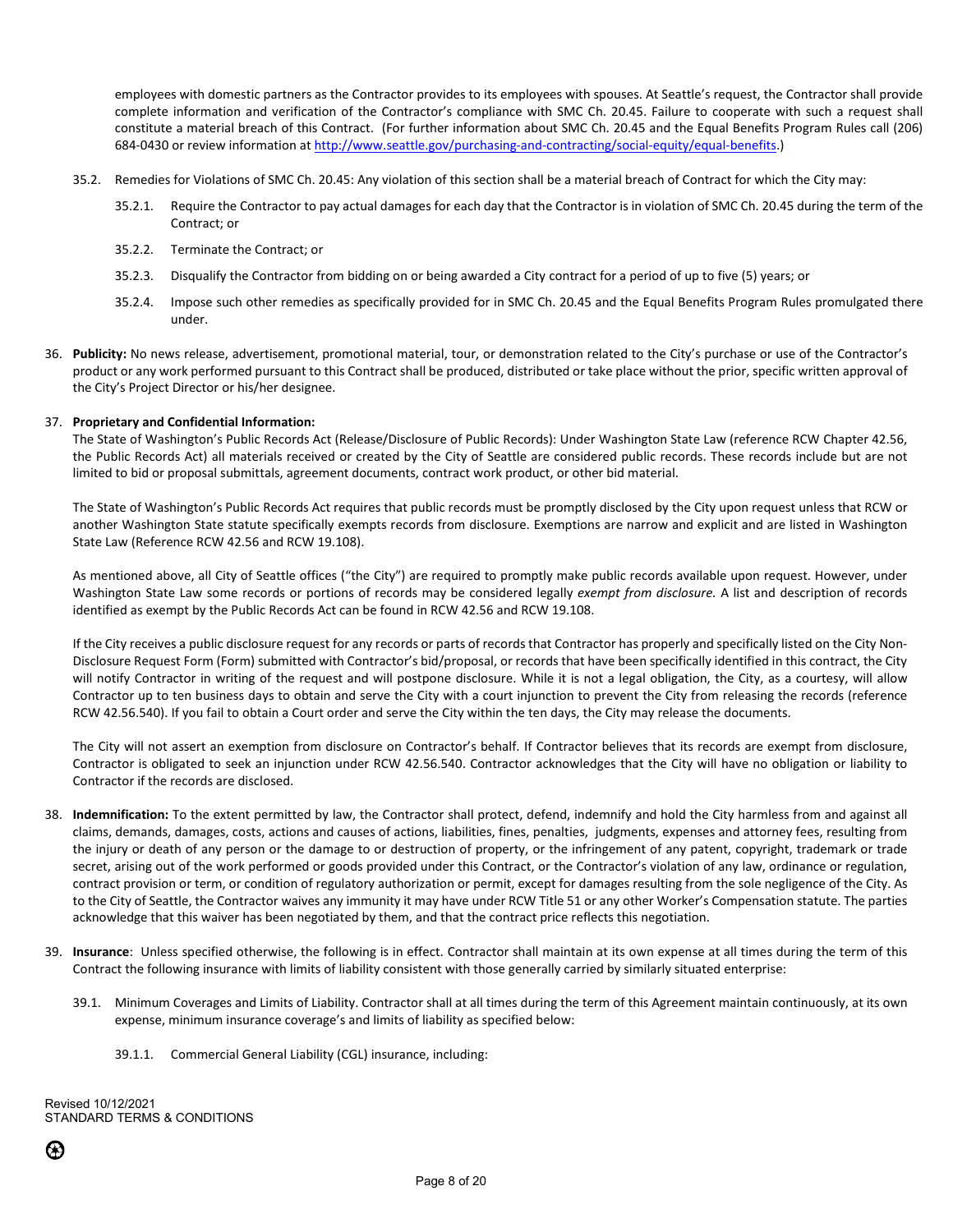- Premises/Operations
- Products/Completed Operations
	- Personal/Advertising Injury
		- **Contractual**
		- Independent Contractors
- Stop Gap/Employers Liability

With minimum limits of liability of \$1,000,000 each occurrence combined single limit bodily injury and property damage ("CSL"), except:

- \$1,000,000 Personal/Advertising Injury
- \$1,000,000 each/disease/employee Stop Gap/Employer's Liability
- 39.1.2. Automobile Liability insurance, including coverage for owned, non-owned, leased or hired vehicles with a minimum limit of liability of \$1,000,000 CSL.
- 39.1.3. Worker's Compensation for industrial injury to Contractor's employees in accordance with the provisions of Title 51 of the Revised Code of Washington.
- 39.2. Seattle as Additional Insured. The City of Seattle shall be included as an additional insured under CGL and Automobile Liability insurance for primary and non-contributory limits of liability.
- 39.3. No Limitation of Liability. The limits of insurance coverage specified herein in subparagraph A1 are minimum limits of insurance coverage only and shall not be deemed to limit the liability of Vendor's insurer except as respects the stated limit of liability of each policy. Where required to be an additional insured, the City of Seattle shall be so for the full limits of insurance coverage required by Vendor, whether such limits are primary, excess, contingent or otherwise. Any limitations of insurance liability shall have no effect on Vendor's obligation to indemnify the City.
- 39.4. Minimum Security Requirement. All insurers must be rated A- VII or higher in the current A.M. Best's Key Rating Guide and licensed to do business in the State of Washington unless coverage is issued as surplus lines by a Washington Surplus lines broker.
- 39.5. Self-Insurance. Any self-insured retention not fronted by an insurer must be disclosed. Any defense costs or claim payments falling within a self-insured retention shall be the responsibility of Contractor.
- 39.6. Evidence of Coverage. Prior to performance of any scope of work, Contractor shall provide certification of insurance acceptable to the City evidencing the minimum coverage's and limits of liability and other requirements specified herein. Such certification must include a copy of the policy provision documenting that the City of Seattle is an additional insured for commercial general liability insurance on a primary and non-contributory basis.
- 40. **Audit:** Upon request, Contractor shall permit Seattle, and any other governmental agency involved in the funding of the Work ("Agency"), to inspect and audit all pertinent books and records of Contractor, any subcontractor, or any other person or entity that performed work in connection with or related to the Work, at any and all times deemed necessary by Seattle or Agency, including up to six years after the final payment or release of withheld amounts has been made under this Contract. Such inspection and audit shall occur in King County, Washington or other such reasonable location as Seattle or Agency selects. The Contractor shall supply Seattle with, or shall permit Seattle to make, a copy of any books and records and any portion thereof. The Contractor shall ensure that such inspection, audit and copying right of Seattle and Agency is a condition of any subcontract, agreement or other arrangement under which any other person or entity is permitted to perform work under this Contract. *Also see Federal provisions for federal access when this contract is paid in part or in whole by federal fund sources.*
- 41. **Contractual Relationship:** The relationship of Contractor to Seattle by reason of this Contract shall be that of an independent contractor. This Contract does not authorize Contractor to act as the agent or legal representative of Seattle for any purpose whatsoever. Contractor is not granted any express or implied right or authority to assume or create any obligation or responsibility on behalf of or in the name of Seattle or to bind Seattle in any manner or thing whatsoever.
- 42. **Safety, Supervision and Coordination:** Contractor is solely responsible for the safe performance of the Work, and it must establish, maintain, and supervise a safe and healthy working environment for the performance of the Work. When deemed necessary by the City, the Contractor must submit for approval, a Health and Safety Plan identifying procedures and guidelines demonstrating compliance with all federal, state, tribal, county, and local health and safety law, ordinances, and regulations that are applicable to the Work.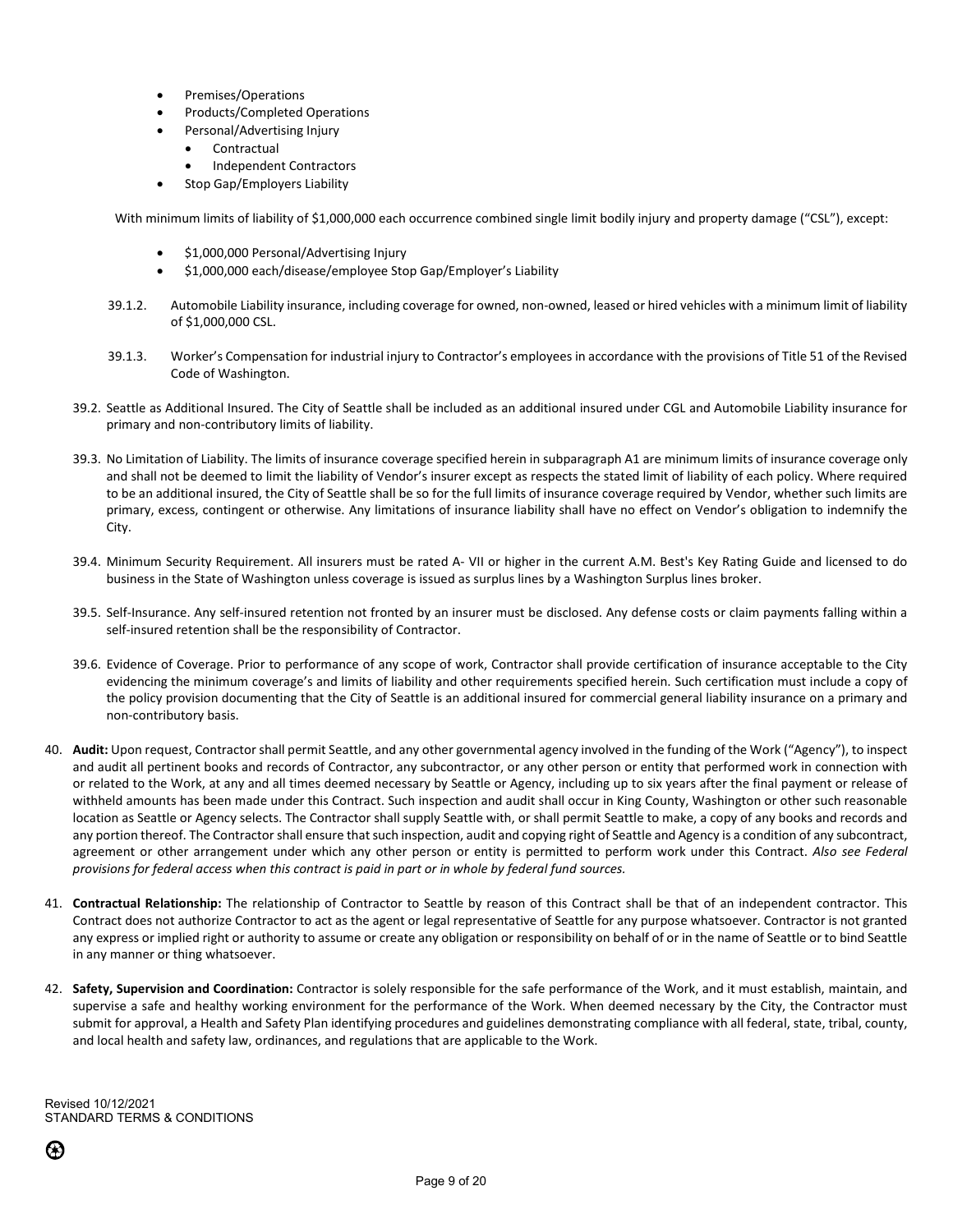Further, Contractor shall:

- Competently and efficiently, supervise and direct the implementation and completion of all contract requirements specified herein.
- Designate in its bid or proposal to Seattle, a representative(s) with the authority to legally commit Contractor's firm. All communications given or received from the Contractor's representative shall be binding on the Contractor.
- Promote and offer to City of Seattle employees only those materials, equipment and/or services as stated herein and allowed for by contractual requirements. Violation of this condition will be grounds for contract termination.

# 43. **Compliance with Law**:

- 43.1. General Requirement: The Contractor, at its sole cost and expense, shall perform and comply with all applicable laws of the United States and the State of Washington; the Charter, Municipal Code, and ordinances of The City of Seattle; and rules, regulations, orders, and directives of their respective administrative agencies and officers, including, but not limited to, Seattle Municipal Code Chapter 14.04 (Fair Employment Practices), Chapter 14.06 (Unfair Public Accommodations Practices), Chapter 14.10 (Fair Contracting Practices), and Chapter 20.45 (City Contracts – Non-Discrimination in Benefits).
- 43.2. Licenses and Similar Authorizations: The Contractor, at no expense to the City, shall secure and maintain in full force and effect during the term of this Contract all required licenses, permits, and similar legal authorizations, and comply with all related requirements.
- 43.3. Taxes: The Contractor shall pay, before delinquency, all taxes, import duties, levies, and assessments arising from its activities and undertakings under this Contract; taxes levied on its property, equipment and improvements; and taxes on the Contractor's interest in this Contract.
- 44. **Violations of Law:** Any violation of the requirements in Section 43 shall be a material breach of contract for which the Contractor may be subject to damages, sanctions, or other remedies as provided for under this Contract or under applicable law. In the event the Contractor is in violation of Section 43, the Contractor may also be subject to debarment from City contracting activities in accordance with Seattle Municipal Code Section 20.70 (Debarment).
- 45. **No Gifts or Gratuities:** Contractor shall not directly or indirectly offer anything of value (such as retainers, loans, entertainment, favors, gifts, tickets, trips, favors, bonuses, donations, special discounts, work or meals) to any City employee, volunteer or official, that is intended, or may appear to a reasonable person to be intended, to obtain or give special consideration to the Contractor. Promotional items worth less than \$25 may be distributed by the Contractor to City employees if the Contractor uses the items as routine and standard promotions for business. Any violation of this provision may result in termination of this Contract. Nothing in this Contract prohibits donations to campaigns for election to City office, so long as the donation is disclosed as required by the election campaign disclosure laws of the City and of the State.
- 46. **Contract Workers with 1,000 Hours:** Throughout the life of the Contract, Contractor shall provide written notice to Purchasing and the City Project Manager of any contract worker that shall perform more than 1,000 hours of contract work for the City within a rolling 12-month period. Such hours include those that the contract worker performs for the Contract, and any other hours that the worker performs for the City under any other contract. Such workers are subject to the requirements of the City Ethics Code, Seattle Municipal Code 4.16. The Contractor shall advise their Contract workers as applicable.

# 47. **Intellectual Property Rights:**

- 47.1. Patents: Contractor hereby assigns to Seattle all rights in any invention, improvement, or discovery, together with all related information, including but not limited to, designs, specifications, data, patent rights and findings developed in connection with the performance of Contract or any subcontract hereunder. Notwithstanding the above, the Contractor does not convey to Seattle, nor does Seattle obtain, any right to any document or material utilized by Contractor that was created or produced separate from this Contract or was preexisting material (not already owned by Seattle), provided that the Contractor has clearly identified in writing such material as preexisting prior to commencement of the Work. To the extent that preexisting materials are incorporated into the Work, the Contractor grants Seattle an irrevocable, non-exclusive, fully paid, royalty-free right and/or license to use, execute, reproduce, display, and transfer the preexisting material, but only as an inseparable part of the Work.
- 47.2. Copyrights: For materials and documents prepared by Contractor in connection with Work, Contractor shall retain the copyright (including the right of reuse) whether or not the Work is completed. Contractor grants to Seattle a non-exclusive, irrevocable, unlimited, royalty-free license to use every document and all other materials prepared by the Contractor for Seattle under this Contract. If requested by Seattle, a copy of all drawing, prints, plans, field notes, reports, documents, files, input materials, output materials, the media upon which they are located (including cards, tapes, discs and other storage facilities), software programs or packages (including source code or codes, object codes, upgrades, revisions, modifications, and any related materials) and/or any other related documents or materials developed solely for and paid for by Seattle in connection with the Work, shall be promptly delivered to Seattle.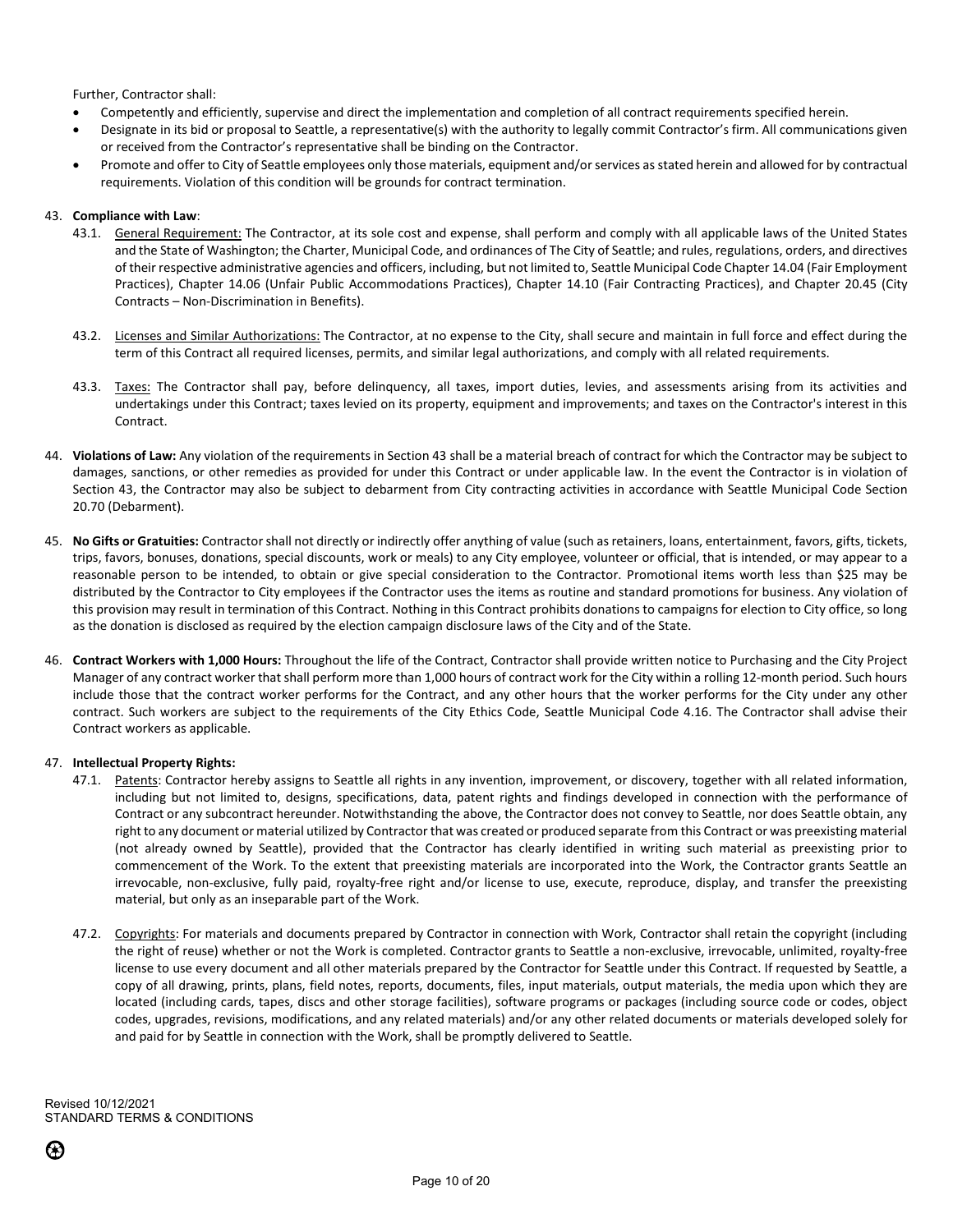Seattle may make and retain copies of such documents for its information and reference in connection with their use on the project. The Contractor does not represent or warrant that such documents are suitable for reuse by Seattle, or others, on extensions of the project, or on any other project. Contractor represents and warrants that it has all necessary legal authority to make the assignments and grant the licenses required by this Section.

- 48. **No personal liability:** No officer, agent or authorized employee of the City shall be personally responsible for any liability arising under this Contract, whether expressed or implied, nor for any statement or representation made herein or in any connection with this Contract.
- 49. **Binding Effect:** The provisions, covenants and conditions in this Contract apply to bind the parties, their legal heirs, representatives, successors, and assigns.
- 50. **Waiver:** No covenant, term or condition or the breach thereof shall be deemed waived, except by written consent of the party against whom the waiver is claimed, and any waiver of the breach of any covenant, term or condition shall not be deemed to be a waiver of any preceding or succeeding breach of the same or any other covenant, term or condition. Neither the acceptance by Seattle of any performance by the Contractor after the time the same shall have become due nor payment to the Contractor for any portion of the Work shall constitute a waiver by Seattle of the breach or default of any covenant, term or condition unless otherwise this is expressly agreed to by Seattle, in writing. The City's failure to insist on performance of any of the terms or conditions herein or to exercise any right or privilege or the City's waiver of any breach hereunder shall not thereafter waive any other term, condition, or privilege, whether the same or similar type.
- 51. **Anti-Trust:** Seattle maintains that, in actual practice, overcharges resulting from antitrust violations are borne by the purchaser. Therefore the Contractor hereby assigns to Seattle any and all claims for such overcharges except overcharges which result from antitrust violations commencing after the price is established under this contract and which are not passed on to Seattle under an escalation clause.
- 52. **Applicable Law:** This Contract shall be construed under the laws of the State of Washington. The venue for any action relating to this Contract shall be in the Superior Court for King County, State of Washington.
- 53. **Remedies Cumulative:** Remedies under this Contract are cumulative; the use of one remedy shall not be taken to exclude or waive the right to use another.
- 54. **Captions:** The titles of sections, or subsections, are for convenience only and do not define or limit the contents.
- 55. **Severability:** Any invalidity, in whole or in part, of any provision of this Contract shall not affect the validity of any other of its provisions.
- 56. **Disputes:** Seattle and Contractor shall maintain business continuity to the extent practical while pursuing disputes. Any dispute or misunderstanding that may arise under this Contract concerning Contractor's performance shall first be resolved, if mutually agreed to be appropriate, through negotiations between the Contractor's Project Manager and Seattle's Project Manager, or if mutually agreed, referred to the City's named representative and the Contractor's senior executive(s). Either party may decline or discontinue such discussions and may then pursue other means to resolve such disputes, or may by mutual agreement pursue other dispute alternatives such as alternate dispute resolution processes. Nothing in this dispute process shall in any way mitigate the rights, if any, of either party to terminate the contract in accordance with the termination provisions herein.

Notwithstanding above, if Seattle believes in good faith that some portion of Work has not been completed satisfactorily, Seattle may require Contractor to correct such work prior to Seattle payment. In such event, Seattle must clearly and reasonably provide to Contractor an explanation of the concern and the remedy that Seattle expects. Seattle may withhold from any payment that is otherwise due, an amount that Seattle in good faith finds to be under dispute, or if the Contractor does not provide a sufficient remedy, Seattle may retain the amount equal to the cost to Seattle for otherwise correcting or remedying the work not properly completed.

#### 57. **Termination:**

- 57.1. For Cause: Seattle may terminate this Contract if the Contractor is in material breach of any of its terms, and such breach has not been corrected to Seattle's reasonable satisfaction in a timely manner.
- 57.2. For City's Convenience: Seattle may terminate this Contract in whole or in part, without cause and for any reason including Seattle's convenience, upon written notice to the Contractor.
- 57.3. Nonappropriation of Funds: Seattle may terminate this Contract at any time without notice due to nonappropriation of funds, whether such funds are local, state or federal grants, and no such notice shall be required notwithstanding any notice requirements that may be agreed upon for other causes of termination.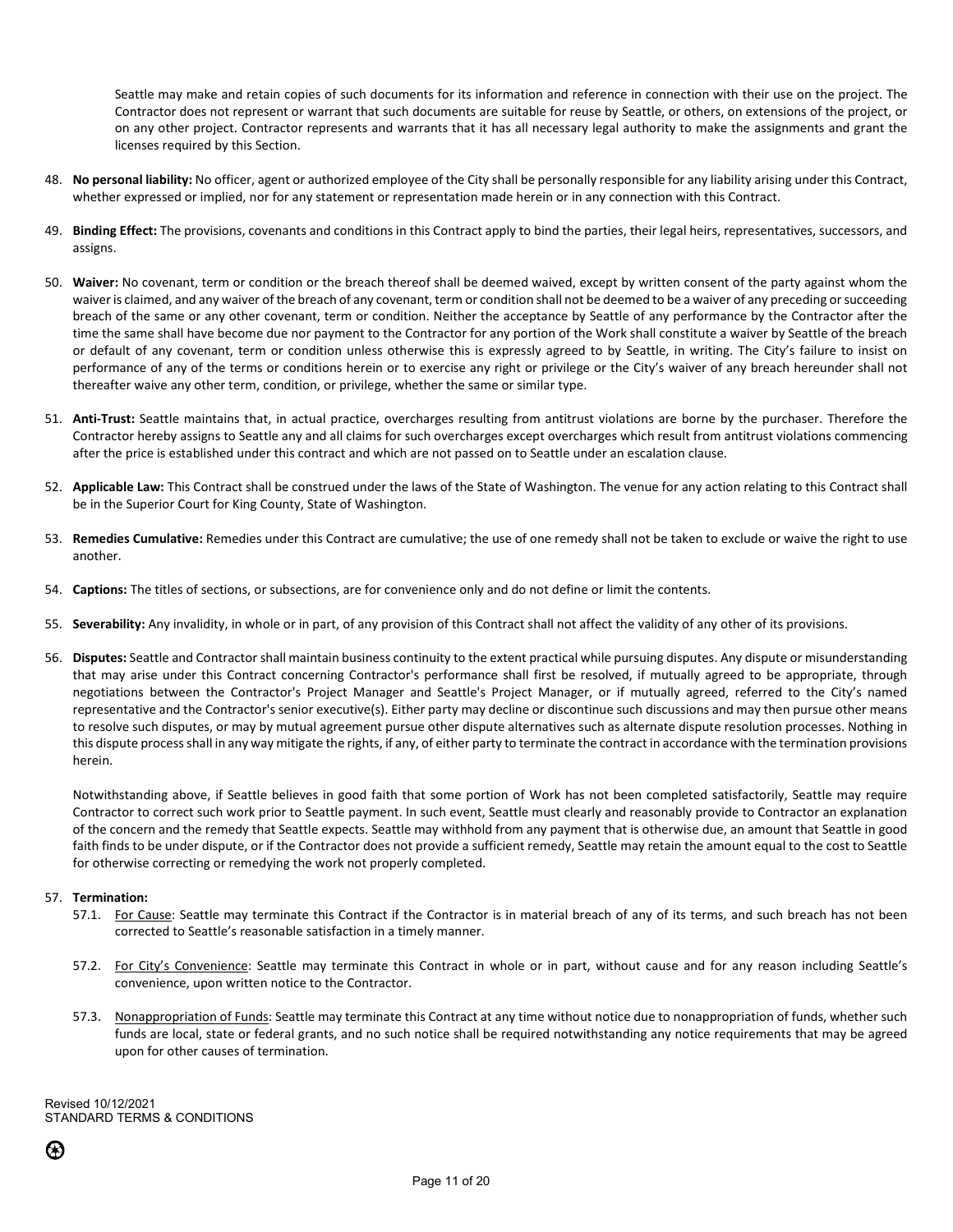- 57.4. Acts of Insolvency: Seattle may terminate this Contract by written notice to Contractor if the Contractor becomes insolvent, makes a general assignment for the benefit of creditors, suffers or permits the appointment of a receiver for its business or assets, becomes subject to any proceeding under any bankruptcy or insolvency law whether domestic or foreign, or is wound up or liquidated, voluntarily or otherwise.
- 57.5. Termination for Gifts or Gratuities: Seattle may terminate this Contract by written notice to Contractor if Seattle finds that any gratuity in the form of entertainment, a gift, or otherwise, was offered to or given by the Contractor or any agent therefor to any City official, officer or employee, as defined above.
- 57.6. Notice: Seattle is not required to provide advance notice of termination. Notwithstanding, the Buyer may issue a termination notice with an effective date later than the termination notice itself. In such case, the Contractor shall continue to provide products and services as required by the Buyer until the effective date provided in the termination notice.
- 57.7. Actions upon Termination: In the event of termination not the fault of the Contractor, the Contractor shall be paid for the services properly performed prior to termination, together with any reimbursable expenses then due, but in no event shall such compensation exceed the maximum compensation to be paid under the Contract. The Contractor agrees that this payment shall fully and adequately compensate the Contractor and all subcontractors for all profits, costs, expenses, losses, liabilities, damages, taxes, and charges of any kind whatsoever (whether foreseen or unforeseen) attributable to the termination of this Contract. Upon termination for any reason, the Contractor shall provide Seattle with the most current design documents, contract documents, writings and other product it has completed to the date of termination, along with copies of all project-related correspondence and similar items. Seattle shall have the same rights to use these materials as if termination had not occurred.
- 58. **Force Majeure – Suspension and Termination:** This section applies in the event that either party is unable to perform the obligations of this contract because of a Force Majeure event as defined herein, to the extent that the Contract obligations must be suspended in full. A Force Majeure event is an event that prohibits performance and is beyond the control of the party. Such events may include natural or man-made disasters, or an action or decree of a superior governmental body, which prevents performance.

Force Majeure under this Section shall only apply in the event that performance is rendered not possible by either party or its agents. Should it be possible to provide partial performance that is acceptable to the City under Section 59 (Major Emergencies or Disasters), Section 59 below shall instead be in force.

Should either party suffer from a Force Majeure event and is unable to provide performance, such party shall give notice to the remaining party as soon as practical and shall do everything possible to resume performance.

Upon receipt of such notice, the party shall be excused from such performance as is affected by the Force Majeure Event for the period of such Event. If such Event affects the delivery date or warranty provisions of this Agreement, such date or warranty period shall automatically be extended for a period equal to the duration of such Event.

- 59. **Major Emergencies or Disasters:** The City may undergo an emergency or disaster that may require the Contractor to either increase or decrease quantities from normal deliveries, or that may disrupt the Contractor's ability to provide normal performance. Such events may include, but are not limited to, a storm, high wind, earthquake, flood, hazardous material release, and transportation mishap, loss of any utility service, fire, terrorist activity or any combination of the above. In such events, the following shall apply.
	- 59.1. The City shall notify the Contractor that the City is experiencing an emergency or disaster, and will request emergency and priority services from the Contractor.
	- 59.2. The City may request that the Contractor provide either increased or decreased quantities from traditional orders, or may request Contractor provide additional products or services.
	- 59.3. Upon such notice by the City, the Contractor shall make reasonable efforts to provide the City the materials in the quantities requested and within the schedule specified by the City, adhering to the conditions in this Section.
	- 59.4. The City of Seattle shall be the customer of first priority for the Contractor, except where preceded by State or Federal government mandates. The Contractor shall provide its best and priority efforts to provide the requested goods and/or services to the City of Seattle in as complete and timely manner as possible. Such efforts by the Contractor are not to be diminished as a result of Contractor providing service to other customers, except as mandated by State or Federal governments.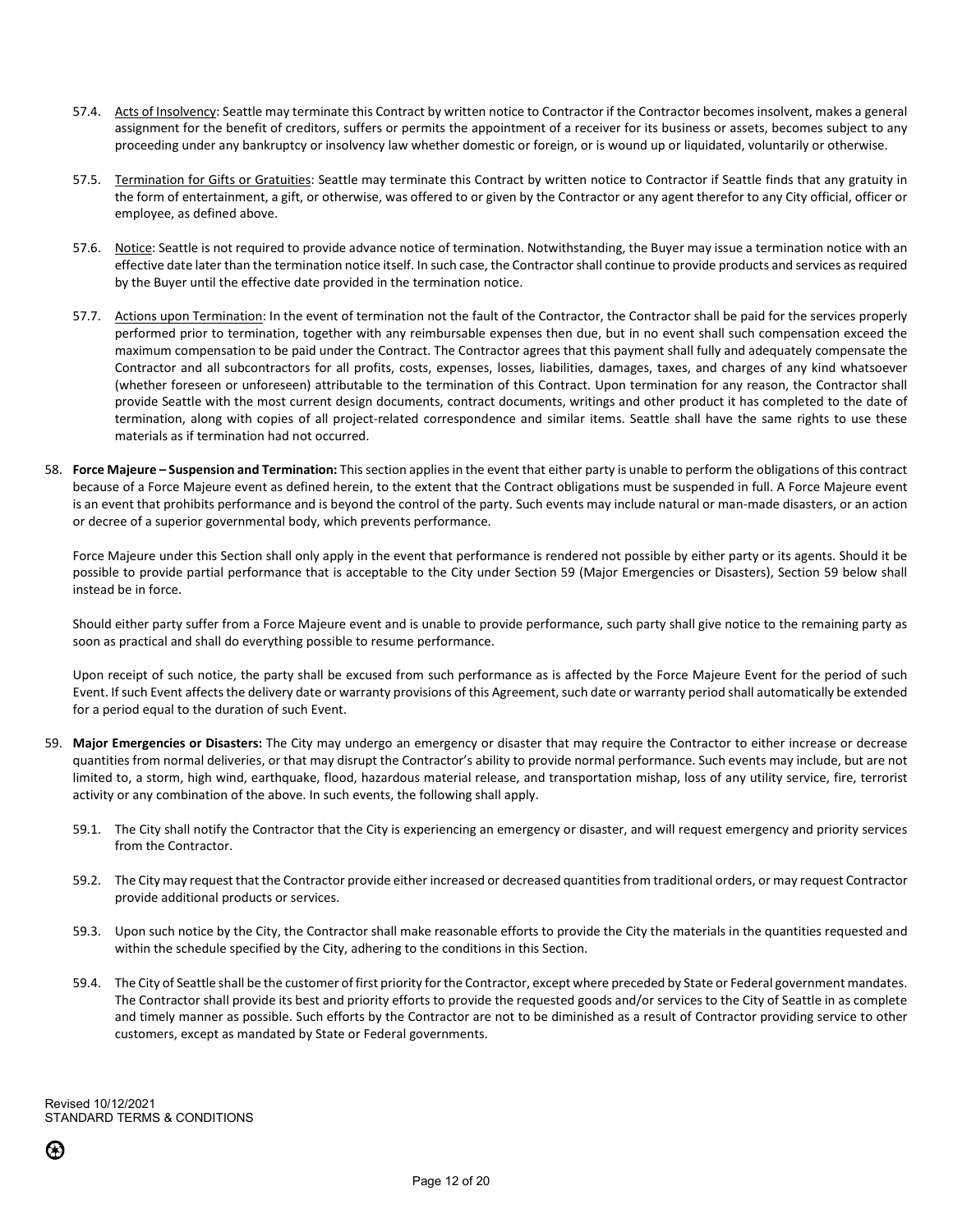59.5. If the Contractor is unable to respond in the time and/or quantities requested by the City, the Contractor shall promptly assist the City to the extent practicable, to gain access to alternative materials and/or services. This may include: 59.5.1. Coordinating with other distributors or subsidiaries beyond those in the local region to fulfill order requests; 59.5.2. Offering the City substitutions provided the Contractor obtains prior approval from the City for such substitution.

The Contractor shall charge the City the price determined in this Contract for the goods and services provided, and if no price has been determined, it shall charge the City a price that is normally charged for such goods and/or services (such as listed prices for items in stock). However, in the event that the City's request results in the Contractor incurring unavoidable additional costs and causes the Contractor to increase prices in order to obtain a fair rate of return, the Contractor shall charge the City a price not to exceed the cost/profit formula found in this Contract.

- 60. **Interlocal Cooperation Act:** RCW 39.34 allows cooperative purchasing between public agencies, and other political subdivisions. SMC 20.60.100 also allows nonprofits to use these agreements. Such agencies that file an Intergovernmental Cooperative Purchasing Agreement with the City of Seattle may purchase from Contracts established by the City. Unless Contractor declines on the Offer submitted by the Seller to the City, the Contractor agrees to sell additional items at the bid prices, terms and conditions, to other eligible governmental agencies that have such agreements with the City. The City of Seattle accepts no responsibility for the payment of the purchase price by other governmental agencies. Should the Contractor require additional pricing for such purchases, the Contractor is to name such additional pricing upon Offer to the City.
- 61. **City Debarment:** In accordance with SMC Ch. 20.70, the Director of Finance and Administrative Services or designee may debar a Contractor from entering into a Contract with the City or from acting as a subcontractor on any Contract with the City for up to five years after determining that any of the following reasons exist:
	- 61.1. Contractor has received overall performance evaluations of deficient, inadequate, or substandard performance on three or more City Contracts.
	- 61.2. Contractor failed to comply with City ordinances or Contract terms, including but not limited to, ordinance or Contract terms relating to small business utilization, discrimination, prevailing wage requirements, equal benefits, or apprentice utilization.
	- 61.3. Contractor abandoned, surrendered, or failed to complete or to perform work on or in connection with a City Contract.
	- 61.4. Contractor failed to comply with Contract provisions, including but not limited to quality of workmanship, timeliness of performance, and safety standards.
	- 61.5. Contractor submitted false or intentionally misleading documents, reports, invoices, or other statements to the City in connection with a Contract.
	- 61.6. Contractor colluded with another contractor to restrain competition.
	- 61.7. Contractor committed fraud or a criminal offense in connection with obtaining, attempting to obtain, or performing a Contract for the City or any other government entity.
	- 61.8. Contractor failed to cooperate in a City debarment investigation.
	- 61.9. Contractor failed to comply with SMC Ch. 14.04, SMC Ch. 14.10, SMC Ch. 20.42, or SMC Ch. 20.45, or other local, State, or federal nondiscrimination laws.

The Director may issue an Order of Debarment after adhering to the procedures specified in SMC 20.70.050. The rights and remedies of the City under these provisions are in addition to any other rights and remedies provided by law or under the Contract.

- 62. **Recycled Product Requirements:** To promote and encourage environmentally sustainable practices for companies doing business with the City, the City requires that Contractors under City contract use environmentally preferable products in production of City work products.
	- 62.1. **Green Seal Products:** Contractor shall use Green Seal, Eco-Logo or other certified cleaning products if approved by the City, in performance of all cleaning and janitorial work to protect the health, safety, wellness and environmentally sustainable practices that the City requires of companies doing business with the City. Cleaning products, floor care products and other products used in the performance of work that carry a Green Seal certification are required. The Bidder shall identify the products that the Bidder intends to use at the City facilities and shall list them on the Offer Form, with a notation to confirm the Green Seal product certification. The Green Seal website is [http://www.greenseal.org/Home.aspx.](http://www.greenseal.org/Home.aspx) The City has contracts with various Contractors who will supply the winning Bidder with Green Seal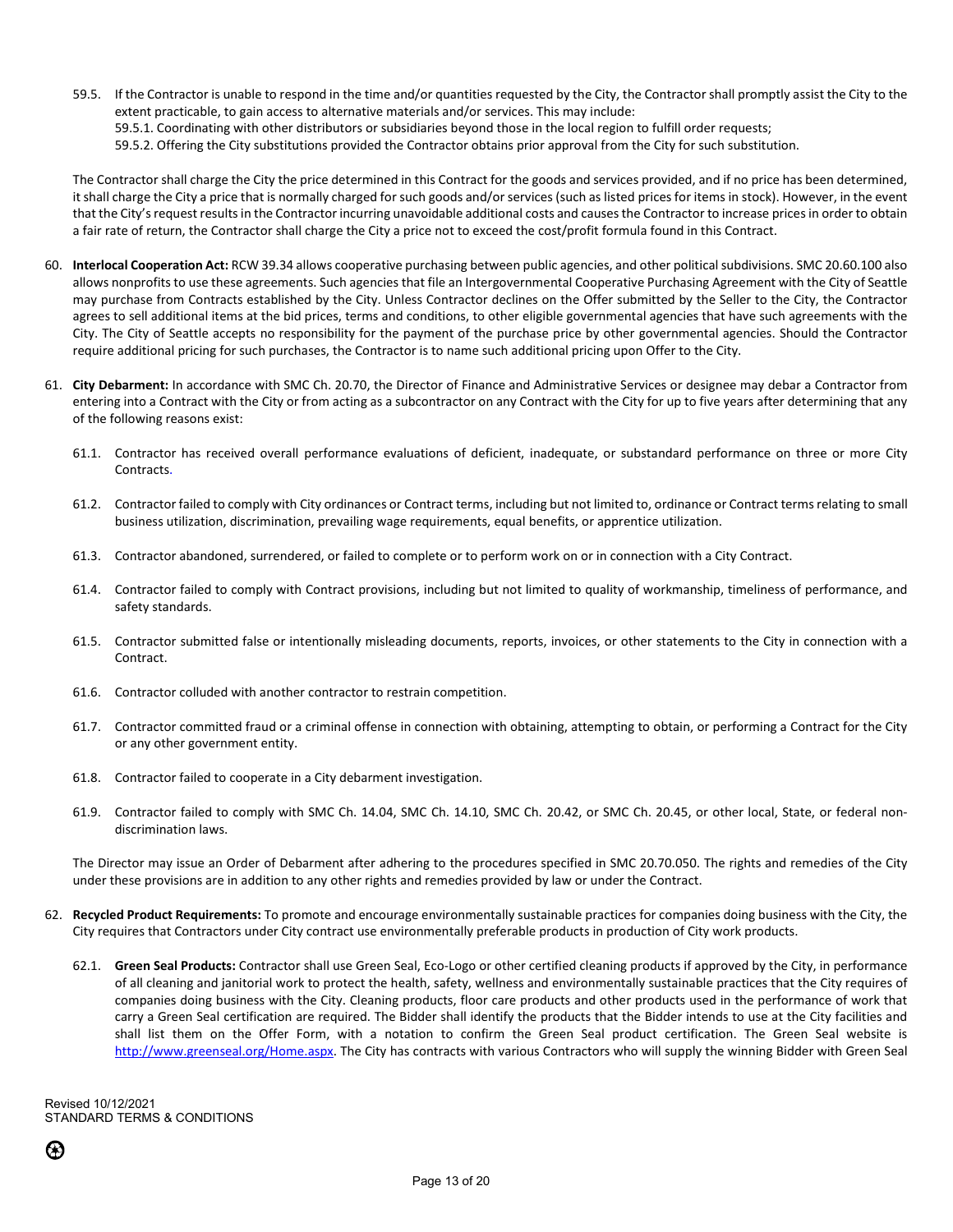certified products for use in performance of City contract work, at City contract pricing. For the list of Contractors, contact the City Buyer.

- 62.2. **Paper and Paper Product Requirements:** The City desires use of 100% PCF (post consumer recycled content, chlorine-free) paper, to comply with the City Executive Order and to encourage environmentally preferable practices for City business.
- 62.3. The City prohibits vinyl binders. The City prefers 100% recycled stock Binders. Please do not use binders or plastic folders, unless essential.
- 62.4. Contractors shall duplex materials prepared for Seattle under this Contract, whether materials are printed or copied, except when impracticable due to the nature of the product. This is executed under the Mayor's Executive Order, issued February 13, 2005.
- 63. **Workers Right to Know:** "Right to Know" legislation required the Department of Labor and Industries to establish a program to make employers and employees more aware of the hazardous substances in their work environment. WAC 296-800-108 requires among other things that all manufacturers/distributors of hazardous substances, including any of the items listed on this ITB, RFP or contract bid and subsequent award, must include with each delivery completed Material Safety Data Sheets (MSDS) for each hazardous material. Additionally, each container of hazardous material must be appropriately labeled with: the identity of the hazardous material, appropriate hazardous warnings, and the Name and Address of the chemical manufacturer, importer, or other responsible party. Labor and Industries may levy appropriate fines against employers for noncompliance and agencies may withhold payment pending receipt of a legible copy of the MSDS. OSHA Form 20 is not acceptable in lieu of this requirement unless it is modified to include appropriate information relative to "carcinogenic ingredients" and "routes of entry" of the product(s) in question.
- 64. **Davis Bacon Act:** If this work has federal funding, work in this contract is subject to prevailing wage requirements for both the State (RCW Chapter 39.12) and federal (Davis-Bacon and related acts), if such work has an applicable wage category. The Contractor and all subs must then comply with the Davis-Bacon Act (includes (40 U.S.C. 276a to a-7) and related Acts (Walsh-Healy Public Contracts Act for manufacturer, and the McNamara-O'Hara Service Contract Act for services), as supplemented by Department of Labor regulations (29 CFR part 5, "Labor Standards Provisions Applicable to Contracts Governing Federally Financed and Assisted Construction")).

The Contractor and every Subcontractor must then pay the greater of the State prevailing wage rates and the federal prevailing wage rates as issued by the Secretary of Labor, on a classification by classification basis. Contractors shall be required to pay wages not less than once a week. The Contractor shall report all suspected or reported violations to the City.

#### 64.1. **Posting Notices**

Notices and posters shall be placed in areas readily accessible to read by employees. The Contractor shall ensure the following are posted:

- 64.1.1. EEOC P/E-1 (revised 11/09) Equal Employment Opportunity is THE LAW published by US Department of Labor. Post for projects with federal-aid funding.
- 64.1.2. WH 1321 (revised 04/09) Employee Rights under the Davis-Bacon Act published by US Department of Labor. Post for projects with federal-aid funding.
- 64.1.3. WHD 1088 (revised 07/09) Employee Rights under the Fair Labor Standards Act published by US Department of Labor. Post on all projects.
- 64.1.4. WHD 1420 (revised 01/09) Employee Rights and Responsibilities under the Family and Medical Leave Act published by US Department of Labor. Post on all projects.
- 64.1.5. WHD-1462 (revised 01/12) Employee Polygraph Protection Act published by US Department of Labor. Post on all projects.
- 64.1.6. F416-081-909 (revised 12/12) Job Safety and Health Law published by Washington State Department of Labor and Industries. Post on all projects.
- 64.1.7. F242-191-909 (revised 12/12) Notice to Employees published by Washington State Department of Labor and Industries. Post on all projects.
- 64.1.8. F700-074-909 (revised 12/12) Your Rights as a Worker in Washington State by Washington State Department of Labor and Industries (L&I). Post on all projects.
- 64.1.9. EMS 9874 (revised 04/12) Unemployment Benefits published by Washington State Employee Security Department. Post on all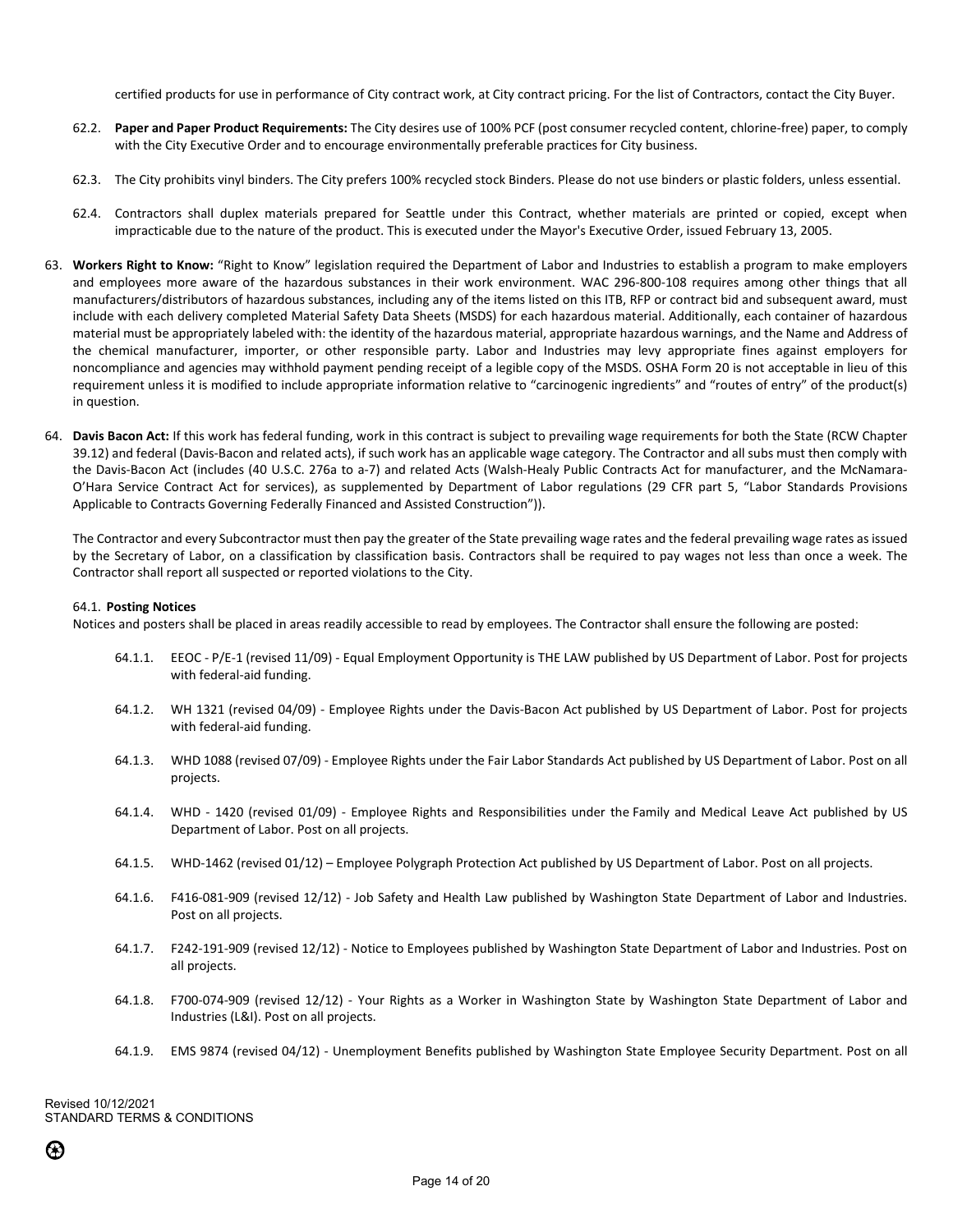projects.

- 64.1.10. Post one copy of the approved "Statement of Intent to Pay Prevailing Wages" for the Contractor, each Subcontractor, each lower tier subcontractor, and any other firm (Supplier, Manufacturer, or Fabricator) that falls under the provisions of RCW 39.12 because of the definition of "Contractor" in WAC 296-127-010.
- 64.1.11. Post one copy of the prevailing wage rates for the project.

#### 65. **Apprentices**

An apprentice is defined as a laborer, worker, or mechanic employed to perform the Work for whom an apprentice agreement is established through training program that is registered and approved by the Washington State Apprenticeship and Training Council (WSATC). Pursuant to RCW 39.12.021 and RCW 49.04, apprentices must be paid the applicable prevailing hourly rate for an apprentice of that trade.

- 65.1. If employing apprentices, the Contractor shall submit to the Owner written evidence showing:
	- 65.1.1. Each apprentice is enrolled in a program approved by the Washington State Apprenticeship and Training Council;
	- 65.1.2. The progression schedule for each apprentice; and
	- 65.1.3. The established apprentice-journey level ratios and wage rates in the project locality upon which the Contractor will base such ratios and rates under the Contract. Any worker for whom an apprenticeship agreement has not been registered and approved by the Washington State Apprenticeship and Training Council shall be paid at the prevailing hourly journey level rate as provided in RCW 39.12.021.

Such evidence shall be submitted with the first payroll upon which the name of the employee appears.

## 66. **Payroll Reports**

- 66.1. Certified payrolls are required to be submitted by the Contractor to the Owner, for the Contractor and all Subcontractors or lower tier subcontractors, on all Federal-aid projects and, when requested in writing by the Owner, on projects funded with only Owner funds. Certified payrolls shall be submitted to the Contracting Services Division, City of Seattle, mailing address: P.O. Box 94687, Seattle, Washington 98124- 4687 within 72 hours after the expiration of each pay period. If these payrolls are not supplied within ten calendar days of the end of the preceding weekly payroll period for Federal-aid projects or within ten calendar days from the date of the written request on projects with only Owner funds, any or all payments may be withheld until compliance is achieved. Also, failure to provide these payrolls could result in other sanctions as provided by State laws (RCW 39.12.050) and/or Federal regulations (29 CFR 5.12).
- 66.2. All certified payrolls shall be complete and explicit. Employee labor descriptions used on certified payrolls shall coincide exactly with the labor descriptions listed on the minimum wage schedule in the Contract unless the Engineer approves an alternate method to identify the labor used by the Contractor to compare with the labor listed in the Contract Provisions. When an apprentice is shown on the certified payroll at a rate less than the minimum prevailing journey wage rate, the apprenticeship registration number for that employee from the State Apprenticeship and Training Council shall be shown along with the correct employee classification code.
- 66.3. Payroll reports shall contain the following information:
	- 66.3.1. Name and residence address of each worker.
	- 66.3.2. Last four digits of Social Security number of each worker.
	- 66.3.3. Classification of work performed by each worker. The classification must be specific and match the classification categories listed in the Project Manual.
	- 66.3.4. Total number of hours employed each Day.
	- 66.3.5. Total number of hours employed during the payroll period.
	- 66.3.6. Straight time and overtime hourly rate of wages paid to each worker.
	- 66.3.7. Total or gross amount earned by each worker.
	- 66.3.8. Deductions for Medical Aid, FICA, federal withholding tax, and any other deductions taken.
	- 66.3.9. Net amount paid each worker.
	- 66.3.10. Contractor's (or Subcontractor's) name and address.
	- 66.3.11. Days and dates worked.
	- 66.3.12. Date of final Day of pay period.
	- 66.3.13. Whether fringe benefits were paid to each worker as part of the hourly wage rate or whether fringe benefits were paid into an approved plan, fund, or program.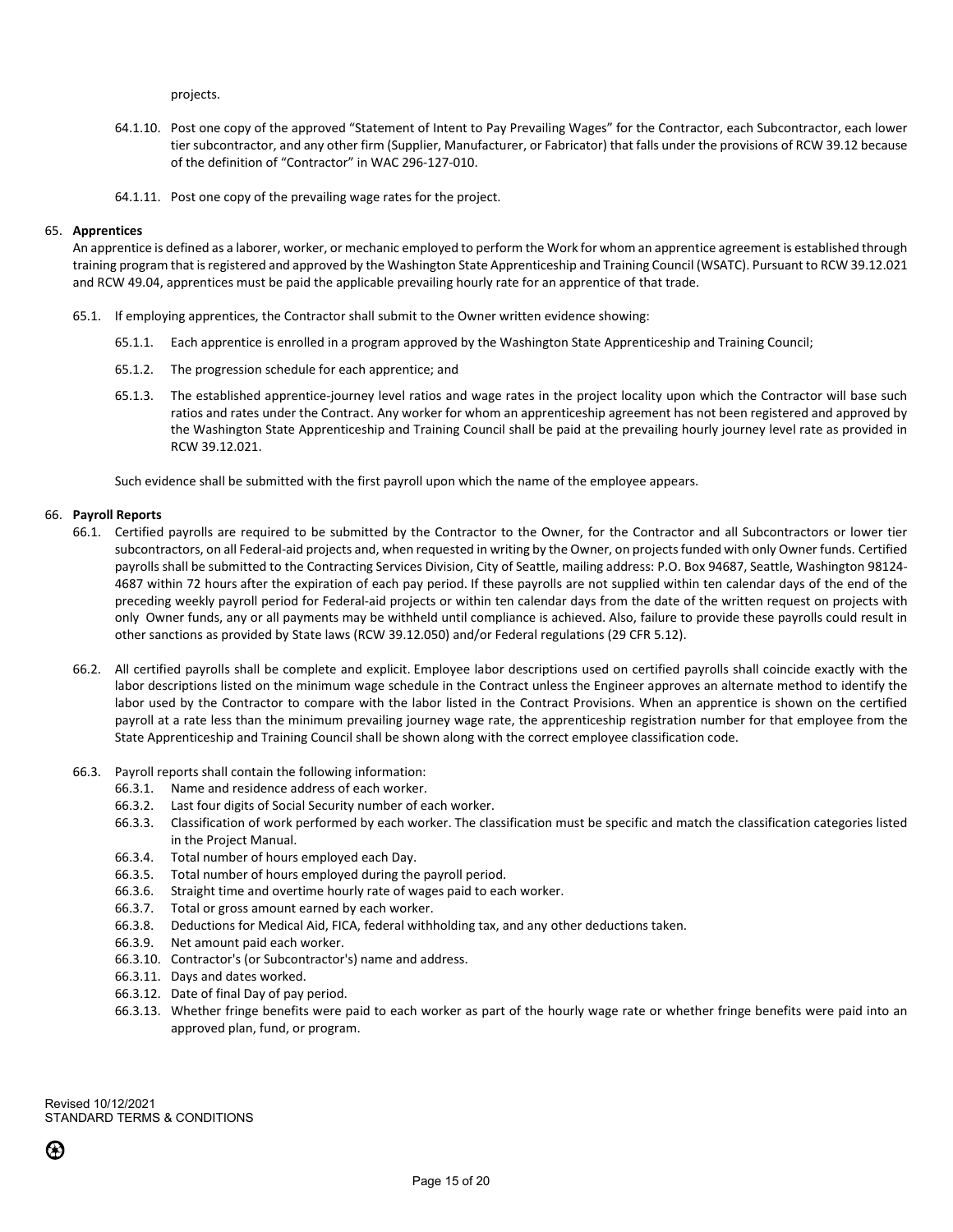- 66.4. Payrolls may be submitted on federal payroll form WH-347 (or equivalent), which may be obtained by contacting the Government Printing Office's toll free number (866) 512-1800, 7:30 AM to 4:30 PM Eastern Time, or by accessing their web-site a[t http://bookstore.gpo.gov.](http://bookstore.gpo.gov/) The reverse side of the form contains an Affidavit that must be filled out and signed. If the Contractor's payroll reports are computerized, the computerized reports may be submitted along with a Statement of Compliance Affidavit form, which may be photocopied from the sample in the Project Manual.
- 66.5. The first payroll submitted for the Work for both the Contractor and each Subcontractor shall be labeled "Initial". The last payroll submitted for the Work for both the Contractor and each Subcontractor shall be labeled "Final". Payrolls shall be sequentially numbered for all periods in which Work is performed.

## 67. **Prevailing Wage Requirements.**

- 67.1. This contract is subject to prevailing wages per RCW 39.12 (Prevailing Wages on Public Works) and RCW 49.28 (Hours of Labor) as amended or supplemented. Contractor is responsible for compliance by the Contractor and all subcontractors. Any Offer must be sufficient to pay prevailing wages, and vendor costs associated with filing of Statement of Intent to Pay Prevailing Wages(Intents) and Affidavit of Wages Paid (Affidavits), including filing of one or multiple Intents and Affidavits as required by the Department of Labor & Industries. Contractor and any subcontractor shall pay no laborer, worker or mechanic less than the prevailing hourly wage rates in effect at the time of bid opening for worker classifications provided for under Prevailing Wages as issued by the State of Washington for the County in which the work shall be performed.
- 67.2. Filing Your Intent: The awarded Contractor and all subcontractors must file Statement of Intent to Pay Prevailing Wage Form(s) and Affidavit of Prevailing Wages Paid Form(s) (Intents and Affidavits) as required by the Department of Labor and Industries under RCW 39.12.
- 67.3. Before you file your Intent, you need certain information from the City Buyer: City Contract Number and Contract Start Date. The Buyer will tell you the Contract Number; the start date is the date your contract is signed. For Blanket Contracts with as needed maintenance work, you also need an estimate of total work orders and locations. The Contractor shall then promptly submit the Intent to the Department of Labor & Industries (L&I) for approval. The Contractor shall require every subcontractor to file an Intent as well.
- 67.4. File on-line at https://lni.wa.gov/. If unable to file on-line, a paper copy of the L & I approved Intent shall instead be promptly provided to the Buyer. Contractor shall notify the Buyer once Intents are filed by the Contractor and all subs.
- 67.5. Affidavit of Wages Paid approved by L&I are required after work is completed. For multi-year service contracts and/or on-call contracts, multiple Intents and Affidavits may be required as outlined in the next section. Filing may be performed on-line if the Contractor has initiated the original Intent to Pay Prevailing Wage process online. The receipt of the approved Affidavit is required before the City can pay the final invoice. The City may withhold payment on any invoice due the Contractor until the approved Affidavit is received. The Contractor shall also ensure that each subcontractor likewise files an Affidavit in accordance with RCW 39.12. The Contractor shall notify the Buyer and provide a copy of the Affidavit(s).
- 67.6. Contractor and any subcontractor shall not pay any laborer, worker or mechanic less than the prevailing hourly wage rates that were in effect at the time of bid opening for the worker classifications that are provided for under Prevailing Wages as issued by the State of Washington for the County in which the work shall be performed.
- 67.7. Vocationally handicapped workers, i.e. those individuals whose earning capacity is impaired by physical or mental deficiency or injury, may be employed at wages lower than the established prevailing wage. The Fair Labor Standards Act requires that wages based on individual productivity be paid to handicapped workers employed under certificates issued by the Secretary of Labor. These certificates are acceptable to the Department of Labor and Industries. Sheltered workshops for the handicapped may submit a request to the Department of Labor and Industries for a special certificate, which would, if approved, entitle them to pay their employees at wages, lower than the established prevailing wage.
- 67.8. In certain situations, an Intent to Pay Prevailing wages shall be filed with the L&I and the Buyer, but the Contractor may indicate an exception on the Intent form that exempts the prevailing wages rates for the following:
	- 67.8.1. Sole owners and their spouse.
	- 67.8.2. Any partner who owns at least 30% of a partnership.
	- 67.8.3. The president, vice-president, and treasurer of a corporation if each one owns at least 30% of the corporation.
	- 67.8.4. Workers regularly employed on monthly or per diem salary by state or any political subdivision created by its laws.
- 67.9. Prevailing Wage rates in effect at the time of bid opening remain in effect for the duration of this contract, except for annual adjustments

Revised 10/12/2021 STANDARD TERMS & CONDITIONS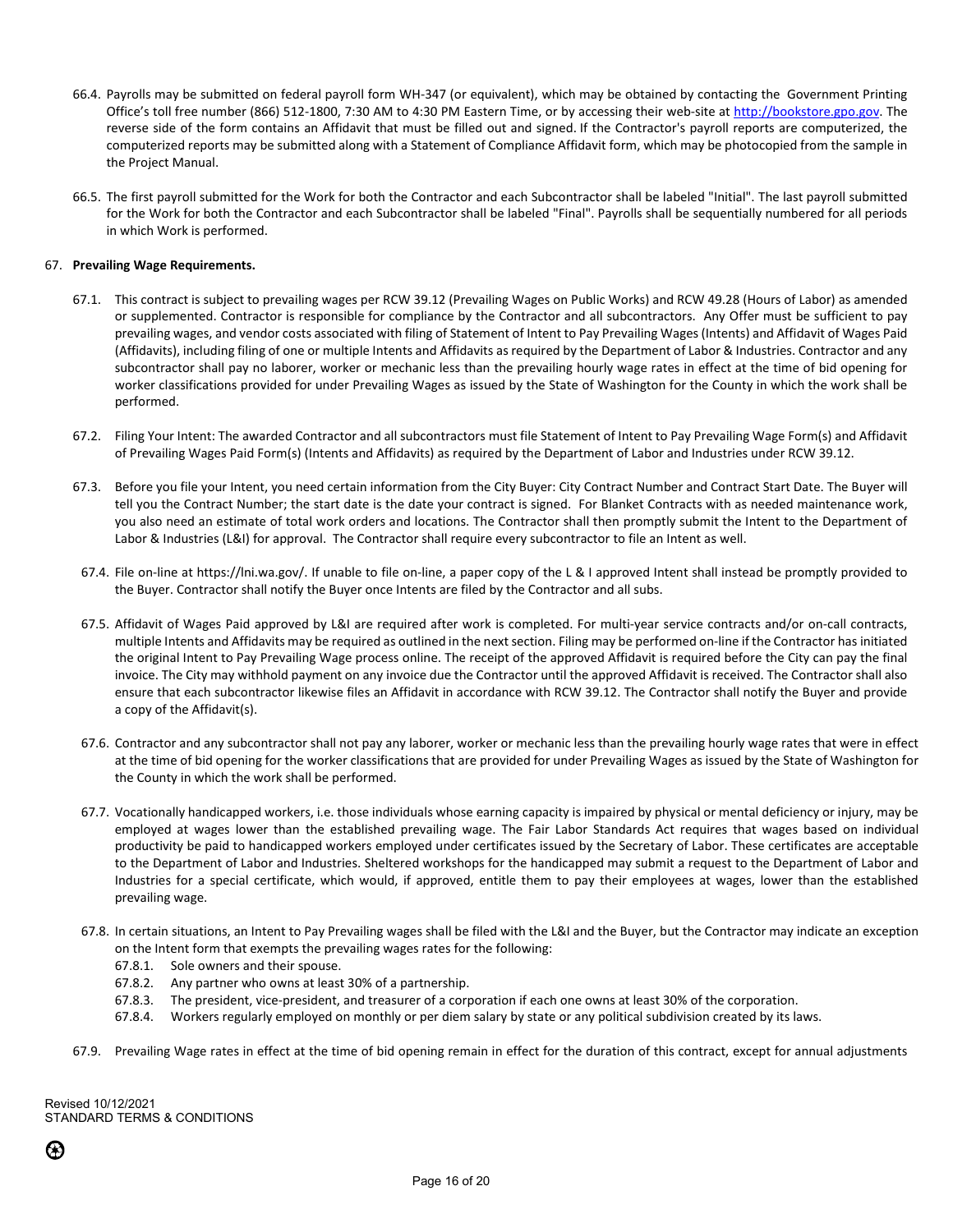required by this agreement for multi-year contracts (where contract is longer than one year) and for building service maintenance (janitorial, waxers, shampooers, and window cleaners).

- 67.10. It is the sole responsibility of the Contractor to assign the appropriate classification and associate wage rates to all laborers, workers or mechanics that perform any work under this contract, in conformance with the scope of work descriptions of the Industrial Statistician of the Washington State Department of Labor and Industries.
- 67.11. With each invoice, Contractor will attach or write a statement that wages paid were compliant to applicable Prevailing Wage rates, including the Contractor and any subcontractors.
- 67.12. Upon contract completion, Contractor shall file the Affidavit of Wages Paid approved by L&I. This may be performed on-line if the Contractor has initiated the original Intent to Pay Prevailing Wage process on-line. The receipt of the approved affidavit is required before the City can pay the final invoice. The City may withhold payment on any invoice due the Contractor until the approved affidavit is received.
- 67.13. The Contractor shall also ensure that each subcontractor likewise files an Affidavit in accordance with RCW 39.12 for L & I approval.
- 67.14. The Contractor shall notify the Buyer and provide a copy of the approved Affidavit(s) for itself and all subcontractor(s).
- 67.15. For jobs above \$10,000, Contractor is required to post for employees' inspection, the Intent form including the list of the labor classifications and wages used on the project. This may be postured in the nearest local office, for road construction, sewer line, pipeline, transmission line, street or alley improvement projects as long as the employer provides a copy of the Intent form to the employee upon request.
- 67.16. In the event any dispute arises as to what the prevailing wages are for this Contract, and the dispute cannot be solved by the parties involved, the matter shall be referred to the Director of the Department of Labor and Industries of the State of Washington. In such case, the Director's decision shall be final, conclusive and binding on all parties. If the dispute involves a federal prevailing wage rate, the matter shall be referred to the U.S. Secretary of Labor for a decision. In such case, the Secretary's decision shall be final, conclusive and binding on all parties.

#### 68. **Prevailing Wage Rate Changes for Building Services Maintenance or other Maintenance Service Contracts Greater than One Year in Duration:**

- 68.1. For maintenance service contracts greater than one year duration, such as building service maintenance contracts (janitors, waxers, shampooers, and window cleaners) and other multi-year service contracts where prevailing wages are required, the Vendor and subcontractors must pay at least the prevailing wage rates in effect at time of bid throughout the duration of the contract.
- 68.2. Each contract anniversary, Vendor and subcontractors shall review the current Prevailing Wage Rates. The Vendor shall increase wages paid if required to meet no less than the current prevailing wage rates for those positions that are covered by such wage rates, in effect at the time of the contract anniversary.
- 68.3. Any price or rate increases made because of a change in the prevailing wages will be compensated by the City on a pass through basis if the Vendor requests a price increase under the price increase request requirements provided earlier within this agreement. The Vendor must follow the contract instructions for pricing increases, by notifying the Buyer at least 45 days prior to the contract anniversary date of any resulting price increase and documenting the increase.
- 68.4. Payroll, wage, and cost records shall be retained, and may be audited or inspected. The Contractor, every Subcontractor, and all other individuals or firms required to pay prevailing wages are subject to investigation—including but not limited to on-site compliance interviews—by Purchasing and Contracting (PC) and L&I in regard to payment of the required prevailing wage to workers, laborers, and mechanics employed on the project. If the investigations result in a finding that an individual or firm has violated the requirement to pay the prevailing rate of wage, the Owner may withhold payments to the Contractor. The Contractor or Subcontractor may also be subject to civil penalties and may be prohibited from bidding on any contract within the State of Washington for the period specified by law.
- 68.5. Statement of Intent to Pay Prevailing Wages: A Statement of Intent to Pay Prevailing Wages form (Intent), approved by the Department of Labor and Industries, is required for each contract year of work. The contract anniversary date shall be used to establish the filing period for each contract year and, in accordance with RCW 39.12, the City will withhold payment until the L & I approved Intent is submitted to the City.

#### 69. **Affidavit of Wages Paid:**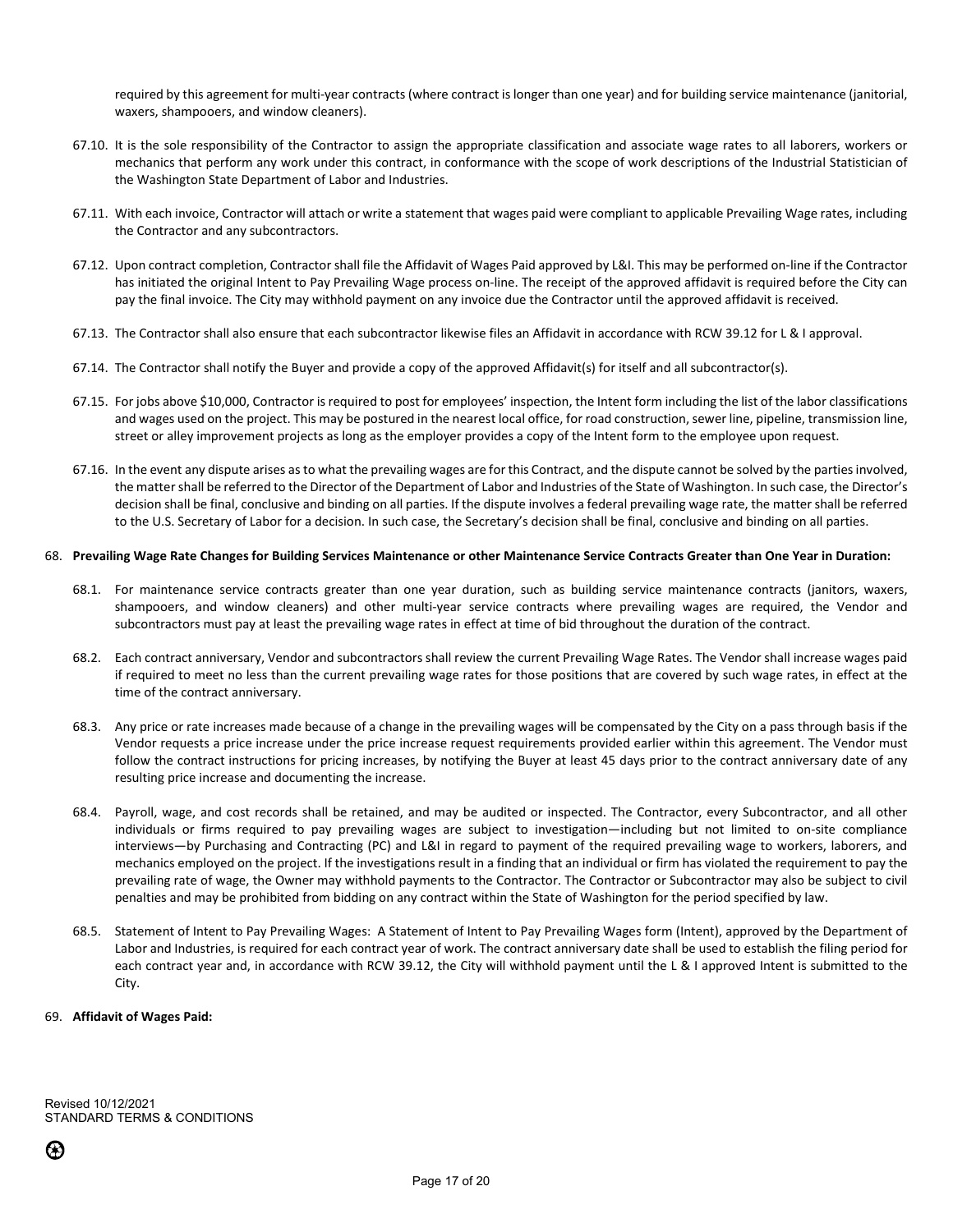- 69.1. For Building Service Contracts: For Building Service Maintenance contracts (janitors, waxers, shampooers, and window cleaners) and other types of service maintenance contracts where work is performed on a regularly scheduled basis at specified location(s), an L & I approved Affidavit is required to be submitted for each contract year covering work performed the prior twelve months. The contract anniversary date shall be the date used to establish the filing period.
- 69.2. For all other service maintenance contracts, including building service maintenance work, where work is performed on an intermittent basis at specified or unspecified locations as may be provided for in the scope of work, an L & I approved Affidavit of Wages Paid form is required to be submitted for each work order/call-out, upon completion of the work order/call-out.
- 69.3. Payroll, wage, and cost records shall be retained, and may be audited or inspected. The Contractor, every Subcontractor, and all other individuals or firms required to pay prevailing wages are subject to investigation—including but not limited to on-site compliance interviews—by Purchasing and Contracting (PC) and L&I in regard to payment of the required prevailing wage to workers, laborers, and mechanics employed on the project. If the investigations result in a finding that an individual or firm has violated the requirement to pay the prevailing rate of wage, the Owner may withhold payments to the Contractor. The Contractor or Subcontractor may also be subject to civil penalties and may be prohibited from bidding on any contract within the State of Washington for the period specified by law.

## 70. **Background Checks and Immigrant Status:**

Background checks will/will not be required for workers that will be performing the work under this contract. The City has strict policies regarding the use of Background checks, criminal checks, immigrant status, and/or religious affiliation for contract workers. The policies are incorporated into the contract and available for viewing on-line a[t http://www.seattle.gov/purchasing-and-contracting/social-equity/background-checks.](http://www.seattle.gov/purchasing-and-contracting/social-equity/background-checks)

## 71. **Notification Requirements for Federal Immigration Enforcement Activities:**

Prior to responding to any requests from an employee or agent of any federal immigration agency including the Immigration and Customs Enforcement (ICE), the U.S. Department of Homeland Security (DHS), Homeland Security Investigations (HSI), Enforcement Removal Operations (ERO), Customs and Border Protection (CBP), and U.S. Citizenship and Immigration Services (USCIS) regarding your City contract, Vendors shall notify the Project Manager immediately.

Such requests include, but are not limited to:

- a. requests for access to non-public areas in City buildings and venues (i.e., areas not open to the public such as staff work areas that require card key access and other areas designated as "private" or "employee only"); or
- b. requests for data or information (written or oral) about workers engaged in the work of this contract or City employees.

No access or information shall be provided without prior review and consent of the City. The Vendor shall request the ICE authority to wait until the Project Manager is able to verify the credentials and authority of the ICE agent and will direct the Vendor on how to proceed.

- 72. **Paid Sick Time and Safe Time Ordinance:** An ordinance that requires companies to provide employees who work more than 240 hours within a year inside Seattle, with accrued paid sick and paid safe time for use when an employee or a family member needs time off from work due to illness or a critical safety issue. The ordinance applies to employers, regardless of where they are located, with more than four full-time equivalent employees. This is in addition and additive to benefits a worker receives under prevailing wages per WAC 296-127-014(4). City contract specialists may audit payroll records or interview workers as needed to ensure compliance to the ordinance. Please see [http://www.seattle.gov/laborstandards,](http://www.seattle.gov/laborstandards) or call the Office of Labor Standards at 206.256.5297 with questions.
- 73. **Other Labor Standards Requirements:** The Vendor shall comply to the extent applicable with the City's Minimum Wage labor standards as required by SMC 14.19, setting wage standards for employees working within city limits as well as the Wage Theft labor standards as required by SMC 14.20, setting basic requirements for payment of wages and tips for employees working within city limits and providing various payment documentation to employees.
- 74. **Campaign Contributions (Initiative Measure No. 122):** Elected officials and candidates are prohibited from accepting or soliciting campaign contributions from anyone having at least \$250,000 in contracts with the City in the last two years or who has paid at least \$5,000 in the last 12 months to lobby the City. Please see Initiative 122, or call 206-684-8500 with questions.

#### 75. **Federal Provisions**

75.1. **Equal Employment Opportunity:** All Contractors must comply with federal Executive Order 11246, "Equal Employment Opportunity," as amended by Executive Order 11375, "Amending Executive Order 11246 Relating to Equal Employment Opportunity," and as supplemented by regulations at 41 CFR part 60, "Office of Federal Contract Compliance Programs, Equal Employment Opportunity, Department of Labor.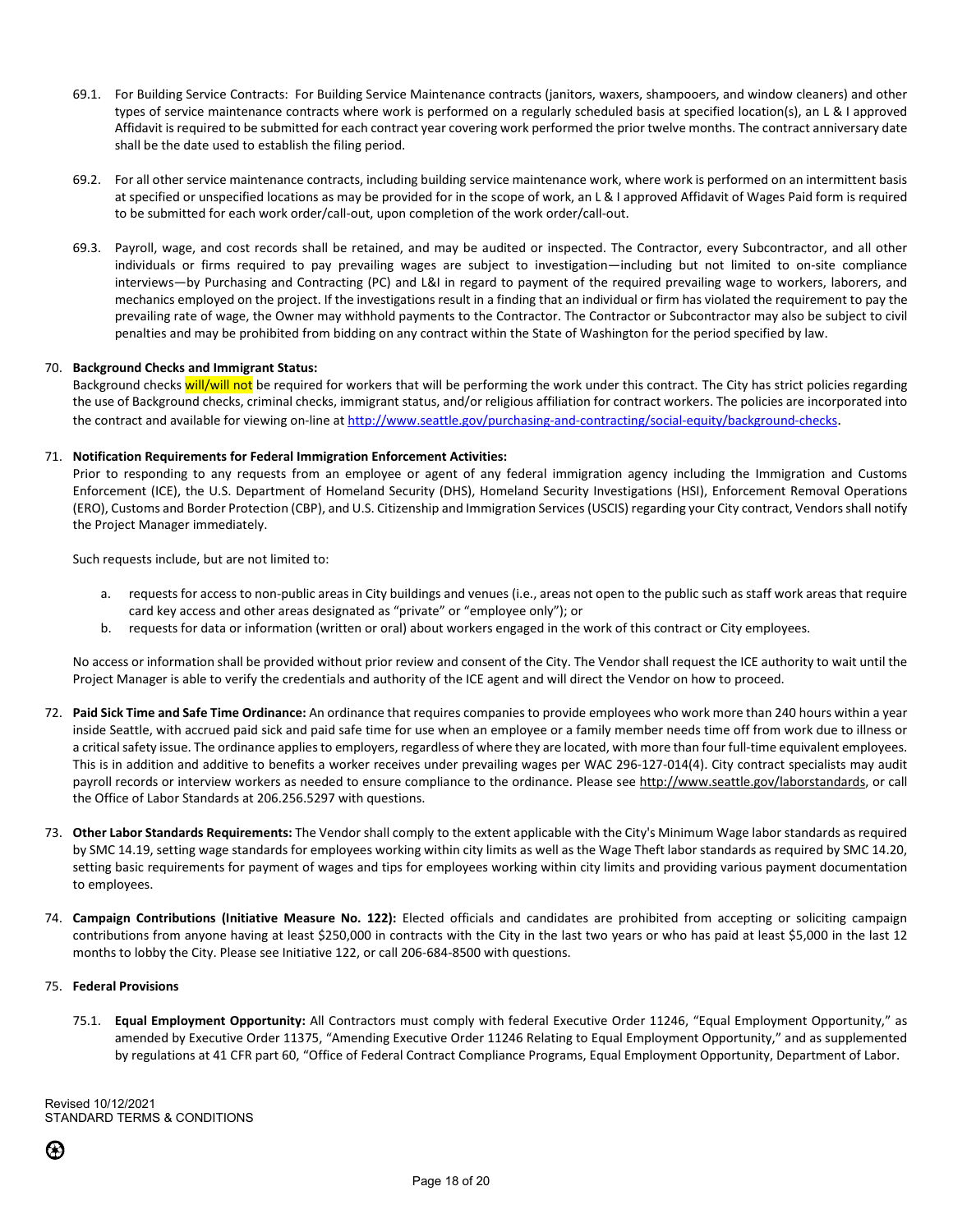- 75.2. **Civil Rights Act Title VI:** The Contractor must comply with the provisions of the Title VI of the Civil Rights Act of 1964 (42 U.S.C. 2000d et seq.). The law provides that no person in the United States shall, on the grounds of race, color or national origin, be denied the benefits of, be excluded from participation in, or be subjected to, discrimination under any program or activity receiving federal financial assistance.
- 75.3. **Audit:** Seattle, the Federal grant agency if any, the Comptroller General of the United States, or any of their duly authorized representatives shall be provided access to any books, documents, papers and records of the subcontractor or any subcontract which are directly pertinent to this specific contract for the purpose of making audit, examination, excerpts and transcriptions. FAR clause 52.215-2 incorporated by reference. The complete clause may be viewed a[t https://www.acquisition.gov/far/html/52\\_215.html.](https://www.acquisition.gov/far/html/52_215.html) The OMB A-110 provisions in effect at the time of this order govern. FAR clauses may be viewed a[t https://www.acquisition.gov/browsefar.](https://www.acquisition.gov/browsefar)
- 75.4. **Americans with Disabilities Act:** The Contractor shall comply with all applicable provisions of the Americans with Disabilities Act of 1990 (ADA) in performing its obligations under this Contract. In particular, if the Contractor is providing services, programs, or activities to City employees or members of the public as part of this Contract, the Contractor shall not deny participation or the benefits of such services, programs, or activities to people with disabilities on the basis of such disability. Failure to comply with the provisions of the ADA shall be a material breach of, and grounds for the immediate termination of, this Contract.
- 75.5. **OSHA/WISHA:** Contractor agrees to comply with conditions of the Federal Occupational Safety and Health Acts of 1970 (OSHA), as may be amended, and, if it has a workplace within the State of Washington, the Washington Industrial Safety and Health Act of 1973 (WISHA), as may be amended, and the standards and regulations issued thereunder and certifies that all items furnished and purchased under this order will conform to and comply with said standards and regulations. Contractor further agrees to indemnify and hold harmless purchaser from all damages assessed against purchaser as a result of Contractor's failure to comply with the acts and standards thereunder and for the failure of the items furnished under this order to so comply.
- 75.6. **Contract Work Hours and Safety Standards:** For all contracts that employ mechanics or laborers, the Contractor and all subs shall comply with Sections 102 and 107 of the Contract Work Hours and Safety Standards Act (40 U.S.C. 327-333), as supplemented by Department of Labor regulations (29 CFR part 5). Under Section 102 of the Act, each contractor shall be required to compute the wages of every mechanic and laborer on the basis of a standard work week of 40 hours. Work in excess of the standard work week is permissible provide that the worker is compensated at a rate of not less than 1 % times the basic rate of pay for all hours worked in excess of 40 hours in the work week. Section 107 of the Act is applicable to construction work and provides that no laborer or mechanic shall be required to work in surroundings or under working conditions which are unsanitary, hazardous or dangerous. These requirements do not apply to the purchases of supplies or materials or articles ordinarily available on the open market, or contracts for transportation or transmission of intelligence.
- 75.7. **Beck Notice:** Notification of Employee Rights Concerning Payment of Union Dues or Fees (Executive Order 13201) shall apply to all contracts above \$100,000.
- 75.8. **Clean Air Act and Federal Water Pollution Control Act:** All Contractors and subcontractors shall comply with all applicable standards, orders or regulations issued pursuant to the Clean Air Act (42 U.S.C. 7401 et seq.) and the Federal Water Pollution Control Act as amended (33 U.S.C. 1251 et seq.). Violations shall be reported to the City immediately and to the Regional Office of the Environmental Protection Agency (EPA).
- 75.9. **Energy Efficiency:** All contractors and subcontractors must comply with mandatory standards and policies relating to energy efficiency which are contained in the state energy conservation plan issued in compliance with the Energy Policy and Conservation Act (Pub. L. 94-163, 89 Stat. 871).
- 75.10. **Federal Amendments:** Federal agencies are permitted to require changes, remedies, changed conditions, access and records retention, suspension of work, and other clauses approved by the Office of Federal Procurement Policy, per OMB Circular A-102 Common Rule, Section 36.
- 75.11. **Federal Debarment for Primes and all Subcontractors:** By signing this agreement, the Contractor certifies that neither it nor its principals is presently debarred, suspended, proposed for debarment, declared ineligible, or voluntarily excluded from participation in this transaction by any Federal department or agency. Contractor shall immediately notify the City of any suspension or debarment or other action that excludes the Contractor and any subcontractor level from participation in Federal contracting. Prior to performance of any work by the Contractor or any subcontractor under this contract, Contractor shall verify all subcontractors that are intended and/or used by the Contractor for performance of City work are in good standing and are not debarred, suspended or otherwise ineligible by the Federal Government. Contractor shall include this same provision in any subcontractor or lower contract agreements. Debarment shall be verified a[t https://www.sam.gov/portal/public/SAM/#1.](https://www.sam.gov/portal/public/SAM/#1) The Contractor shall keep documentation of such verification within the Contractor records.